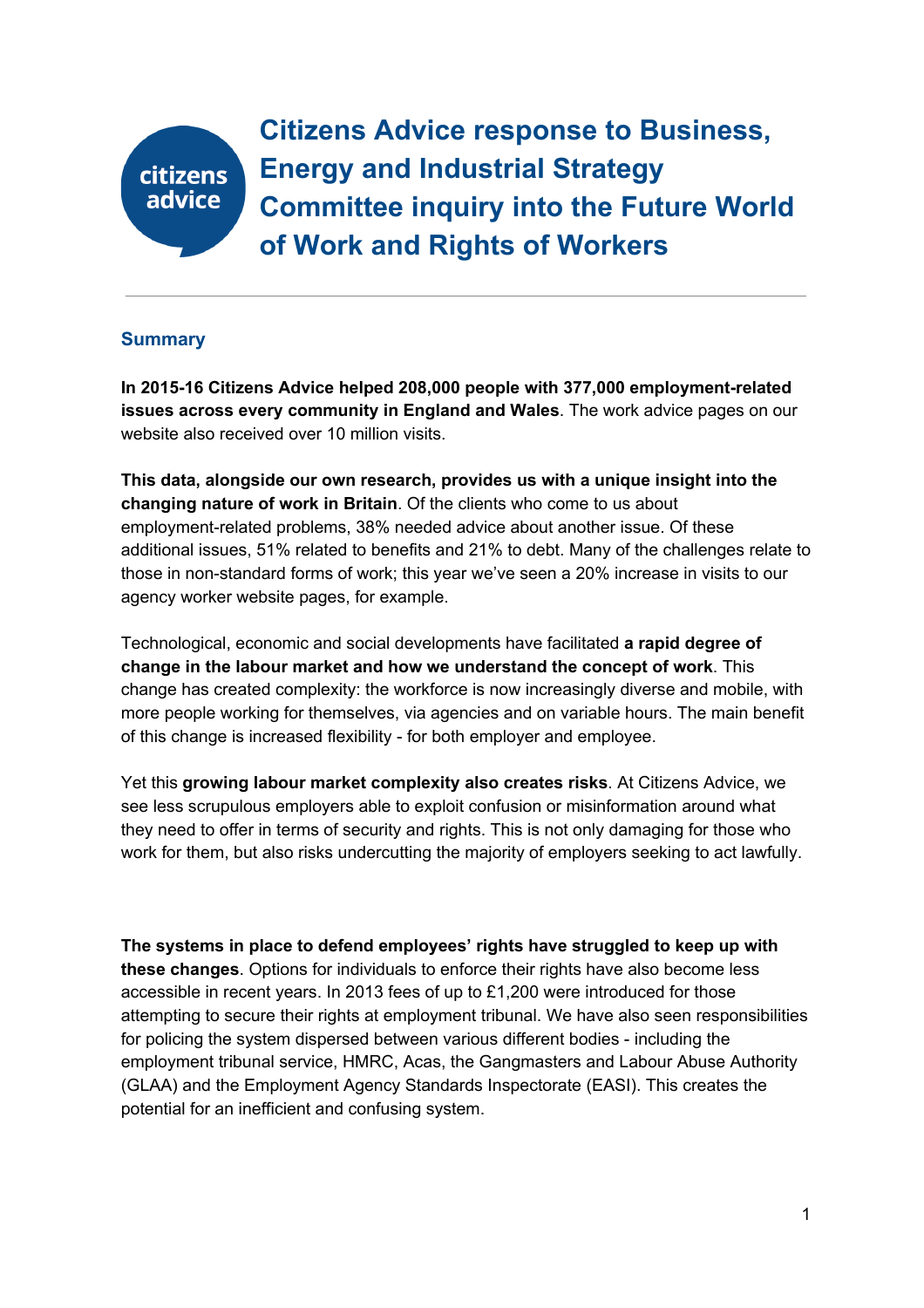# **Next steps:**

Traditional forms of labour market organisation and representation may have changed, but the rights that underpin them are still widely thought to be appropriate. Employment rights need to adapt to continue to serve their purpose, striking a balance between the benefits of flexibility and the need for basic security. They also need to be enforceable. **We believe a robust set of employment rights for the future should be clear, enforceable and be capable of adaption to changing conditions**.

# Options to improve clarity on rights:

# **1) Define self-employment:**

- a) Introduce a statutory definition of self-employment. This measure would improve transparency and clarity for both employers and individuals.
- b) Provide an intuitive online test to determine whether a role was self employed using this new definition. The results of this test would need to be binding unless challenged by the employer through the Employment Tribunal system.

# **2) Increase awareness of rights:**

- a) Improved access to information on rights and entitlements. This would be assisted through the streamlining of current employment rights agencies into a single Fair Work Authority (see 6).
- b) Increased awareness-raising on employment rights, amongst both employers and the wider public. While the National Minimum Wage is now a widely-understood concept, there is far more confusion about entitlements to other basic rights, including sick pay, parental leave and paid holiday particularly with regard to non-standard employment contracts.

# Options to improve enforcement:

- **3) Create a Fair Work Authority**: A new dedicated organisation which could be called the Fair Work Authority - should serve as a single body for enforcing workplace rights. This would bring together specialisms in existing bodies. It would have clear overall objectives and a comprehensive set of combined powers. It would serve a pro-active as well as reactive function, monitoring the trends in labour market organisation and their likely impact on rights in future, as well as working to uphold existing rights.
- **4) Reduce ET fees:** There has been a 70% reduction in single claims to the employment tribunal since the introduction of fees in July 2013. This is a clear and continuing barrier to access to justice for our clients and the level of fees should be significantly reduced. There is a willingness from claimants to make some contribution: 90% of our clients said they would not be put off by a £50 charge.

# Options to ensure self-employed people do not lose out:

**5) Policymakers should consider measures to level the playing field and align support for employed and self-employed parents** - this should include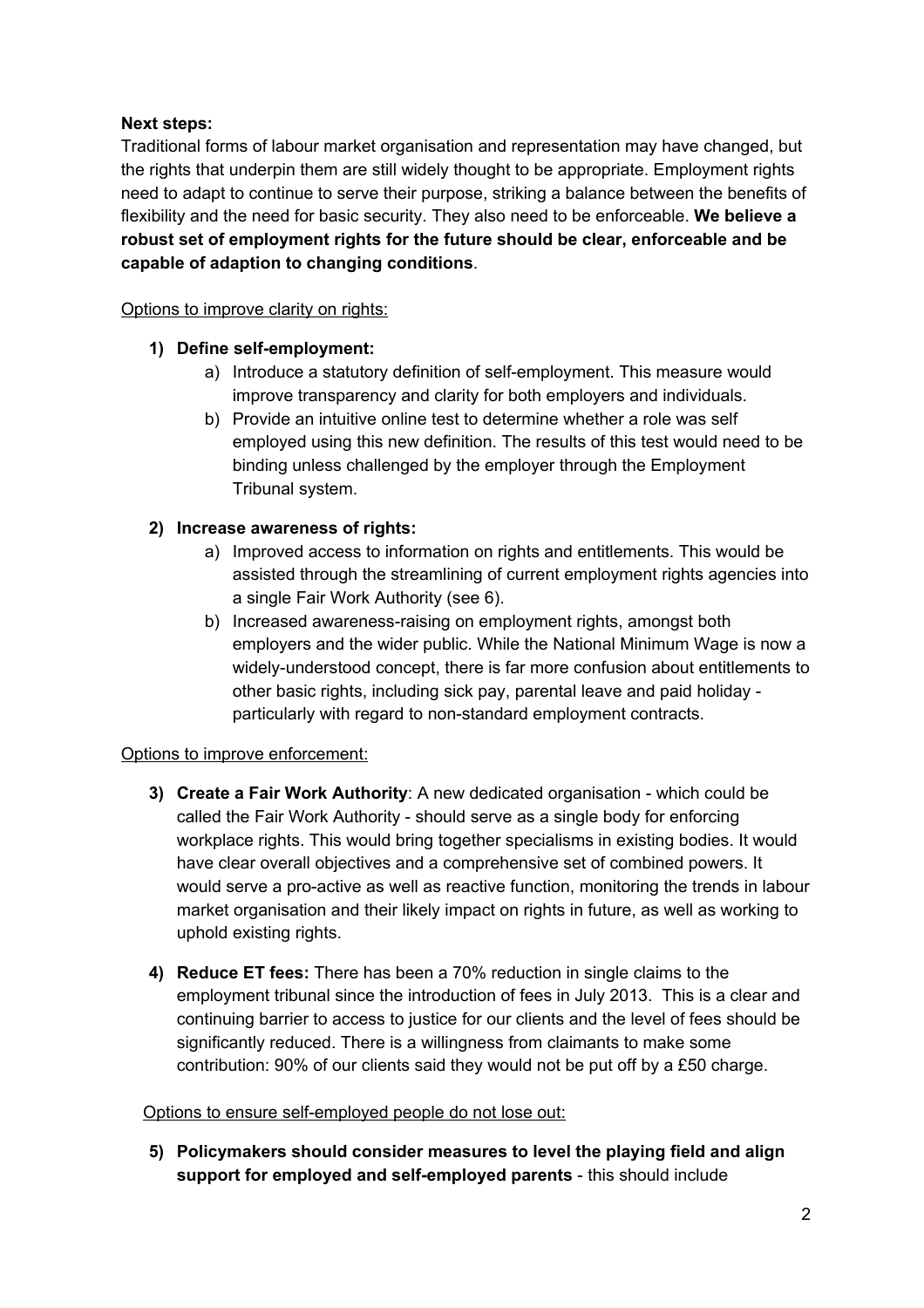harmonisation of maternity and paternity pay, the ability to share parental leave and to take adoption leave.

- **6) Government should create an opt-in pensions system on self-assessment returns, to reflect the auto-enrolment system for employees**. Government, pension providers and advice bodies should increase information and advice to self-employed people about pension options. Pensions providers should expand flexible pension products that enable self-employed people to save at their own pace. Government should match pensions contributions up to a level of 1% of gross income.
- **7) Improve advice and support for self-employed people**. This should include the practicalities of running a business, including paying tax, invoicing, budgeting, risk awareness and planning around taking time off.

#### Options to adapt the employer role:

- **8) Develop and promote modern approaches to workforce and people management, with a particular focus on non-standard contracts.** T his would include looking at:
	- a) Ensuring clarity on the variability in hours a job may entail
	- b) Offering employees clear information about rights and entitlements
	- c) Planning shifts formally and in advance
	- d) Offering employees a degree of choice in their shifts
	- e) Taking employees' circumstances, such as their availability, into account wherever possible
	- f) Provision of line management support
- **9) Companies should be required to undertake due diligence when hiring staff via agencies**. At minimum, legislation should ensure employers undertake due diligence to make sure the employment agencies they appoint are legitimate, responsible businesses, complying with all regulations and with fair sickness and deductions policies.
- **10) Transparency requirements**: The government could require large companies to publish the contractual makeup of their staff. This would stimulate debate around strategies and hiring practices within organisations, as well as helping to identify potential poor practice.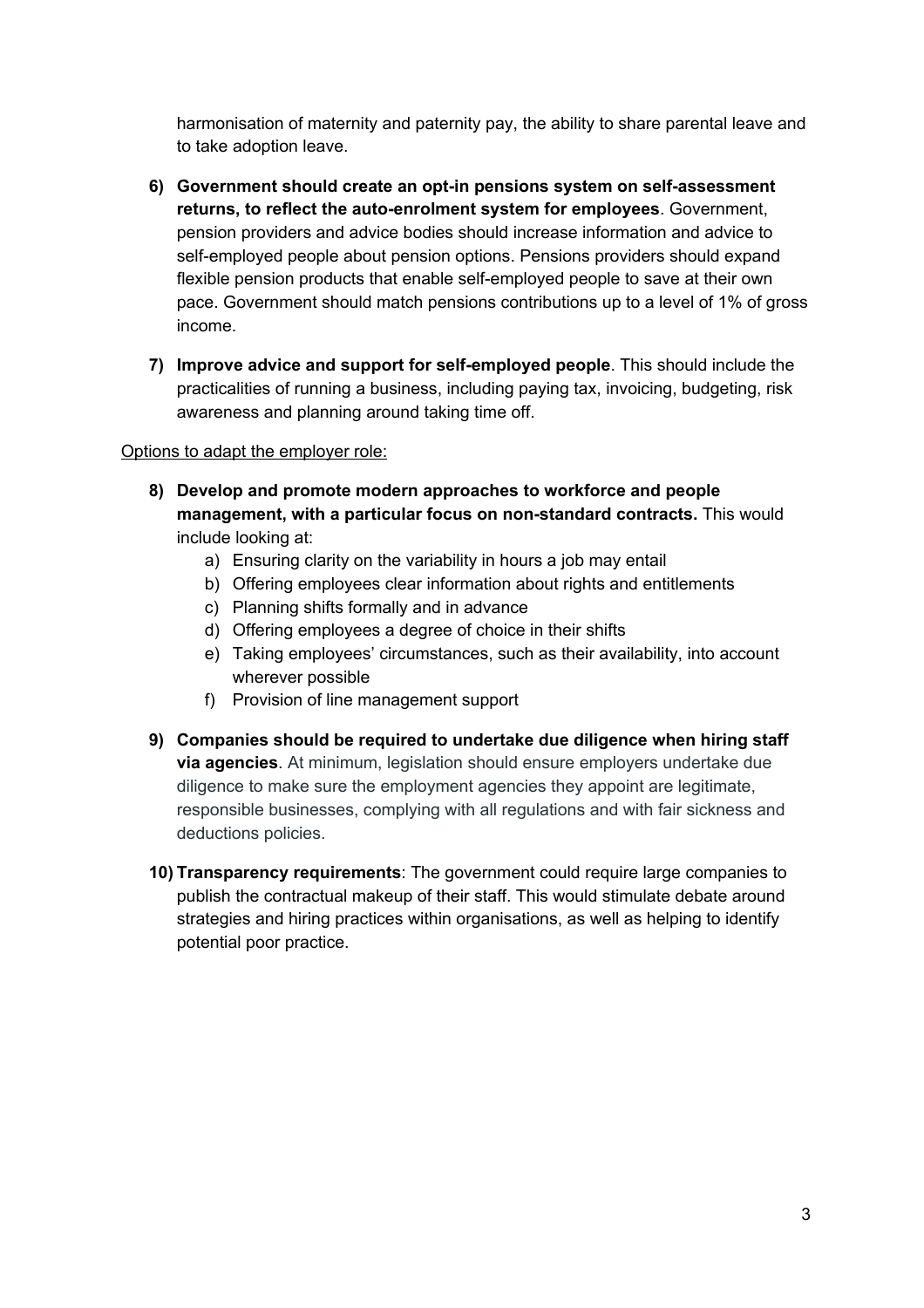**1. Is the term 'worker' defined sufficiently clearly in law at present? If not, how should it be defined?**

**● What should be the status and rights of agency workers, casual workers, and the self-employed (including those working in the 'gig economy'), for the purposes of tax, benefits and employment law?**

1.1 Employment status - the difference between being an employee, a worker or self-employed - determines people's rights and entitlements at work. Both employees and workers receive many basic entitlements, including the right to the minimum wage, paid sick leave, holiday and parental leave. The big discrepancy comes for those who are self-employed, who lack all basic employment rights except protection from discrimination. **Citizens Advice research in this area suggests that it is 'self-employed', rather than 'worker', status which is most in need of clearer legal definition, as it is the status which leaves people most open to exploitation**.

1.2 Employment status is based on case law and can be complex to define and assess. In cases of standard contracts of employment, employment status is usually clear. However, the labour market is changing. Recent analysis from Citizens Advice revealed that there are around 4.5m people in some form of insecure work in England and Wales.<sup>1</sup> This included 2.3m working shift patterns which varied, 1.1m on a temporary contract, 1m who regularly worked paid overtime and half a million on a zero-hours contract. **As working arrangements become more diverse, an increasing number of people lack clarity as to whether they are employees, workers, or self-employed - and entitled to the rights that flow from their employment status such as the right to national minimum wage and paid holiday**. People can often only determine their status with certainty by obtaining a Judgment from an employment tribunal (for employment rights) or HMRC (for tax purposes).

1.3 **A particular issue for determining employment status is the burden of proof.** At present, there is no clear legal definition of self-employed status. As a result, where the employer asserts that the person is self-employed, it is the worker who has to prove otherwise. If a worker is seeking to enforce a right based on their employment status as a worker or an employee, they are assumed *not* to hold employment rights unless they can clearly evidence that they meet the criteria for 'worker' or 'employee' status.

1.4 This leads to uncertainty over entitlements to holiday pay, redundancy pay, sick pay, the minimum wage and other rights. This is also bad for employers who face uncertainty about the status of their workforce. **In the worst cases, the ambiguity can be exploited by rogue employers who, by miscategorising their workers as self-employed, avoid paying both benefits and also tax and national insurance on behalf of their workers, as well as avoiding basic employment rights and protections**. A recent survey of

<sup>1</sup> Analysis of ONS Labour Force Survey (2015). We define a worker as insecure if any of the following apply: zero hours contract; temporary contract; agency work; work more than 8 hours paid overtime per week; work variable shift patterns. The figure excludes students.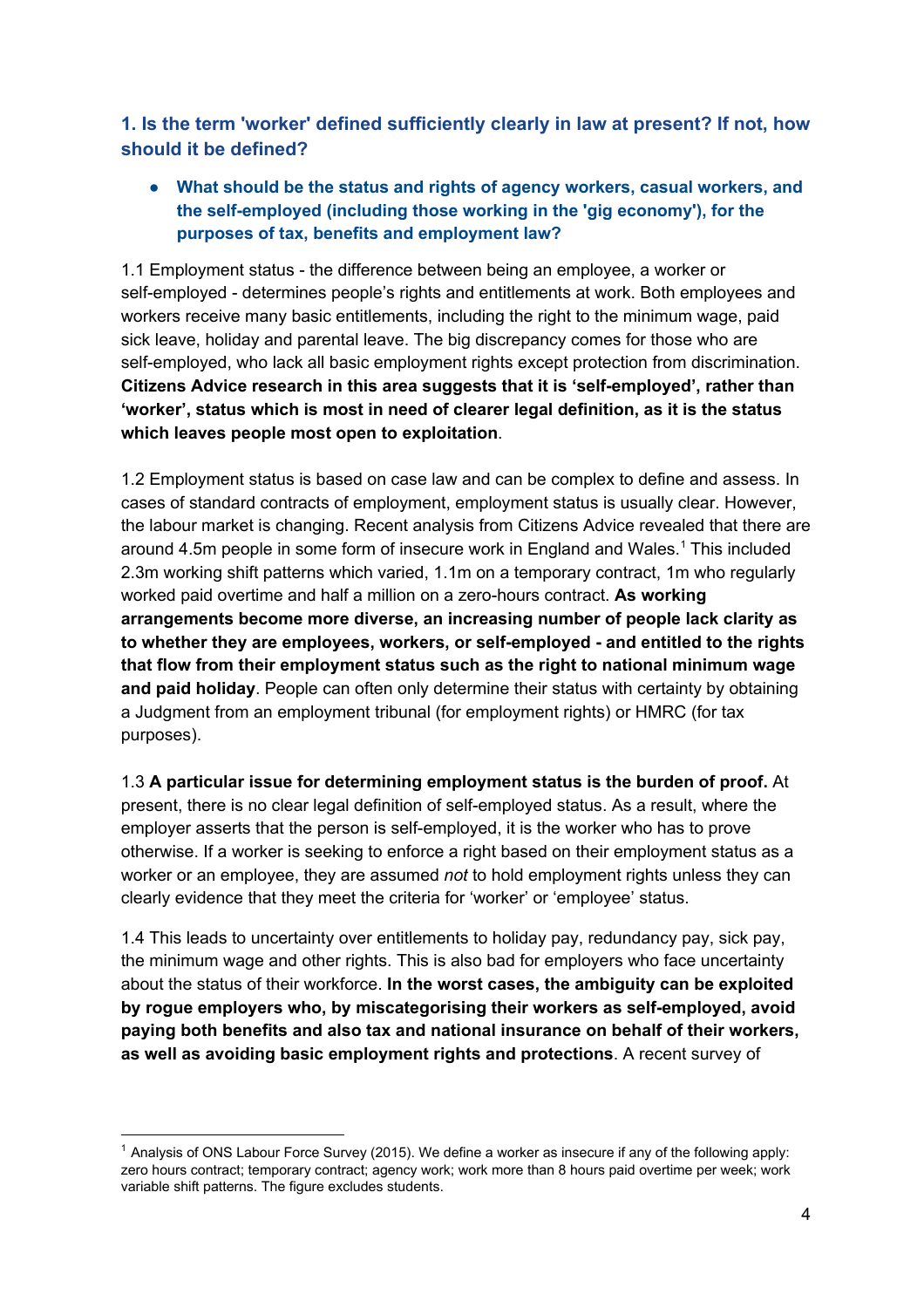self-employed people using Citizens Advice services found that up to 460,000 people might be bogusly self-employed, costing the Exchequer £314 million a year.<sup>2</sup>

1.5 Because only a tribunal can make a final decision on a person's employment status under the current system, this means that individuals either have to pay high tribunal fees and potentially spend years pursuing their rights<sup>3</sup> (discussed in more detail in Question 3 below).

"I work in a pub where I used to be employed, but then was told I must be paid as self-employed because there was not enough work. The pub owner can now employ me when he wants for whatever hours he wants and can also decide how much I get paid per hour" **Citizens Advice survey respondent 4**

1.6 **A burden of proof based on a lack of rights until proven otherwise is compounded by reduced enforcement options (discussed in more detail in Question 3 below) and a general lack of understanding of the differences between employment statuses** (discussed in more detail in Question 7 below). In order to address these issues, we propose a number of measures. Our principles of reform are that any changes should be:

- 1. Simpler than the current system
- 2. Enforceable
- 3. Balanced (between the interests of the worker, the employer and consumers)

#### **Recommendations:**

- Introduce a **statutory test of self-employment**, supported by a user-friendly online test. This would improve transparency and clarity for both employers and individuals. It would also improve enforcement: an individual could take a test and, if it found they had employment rights, the employer would have to prove otherwise at Employment Tribunal. This would shift the burden of proof. Some questions which could form the basis of such a test might include:
	- Do you have to do your work yourself, or can you ask someone else to do it for you?
	- In reality (rather than what the contract says), are you allowed to work for more than one customer?
	- Have you worked for the same customer for more than 12 weeks, or does more than 80% of your income over a year come from the same customer?

4 Citizens Advice, "Neither One Thing Nor the Other", 2015:

<sup>&</sup>lt;sup>2</sup> Citizens Advice, "Neither One Thing Nor the Other", 2015:

[https://www.citizensadvice.org.uk/Global/CitizensAdvice/Work%20Publications/Neither%20one%20thing%20no](https://www.citizensadvice.org.uk/Global/CitizensAdvice/Work%20Publications/Neither%20one%20thing%20nor%20the%20other.pdf) [r%20the%20other.pdf](https://www.citizensadvice.org.uk/Global/CitizensAdvice/Work%20Publications/Neither%20one%20thing%20nor%20the%20other.pdf)

 $3$  The average time taken to deal with an multiple claimant case (such as the Uber case) by the first tier tribunal is over 4

years:https://www.gov.uk/government/uploads/system/uploads/attachment\_data/file/550952/tribunal-an d-gpc-stats.pdf

[https://www.citizensadvice.org.uk/Global/CitizensAdvice/Work%20Publications/Neither%20one%20thin](https://www.citizensadvice.org.uk/Global/CitizensAdvice/Work%20Publications/Neither%20one%20thing%20nor%20the%20other.pdf) [g%20nor%20the%20other.pdf](https://www.citizensadvice.org.uk/Global/CitizensAdvice/Work%20Publications/Neither%20one%20thing%20nor%20the%20other.pdf)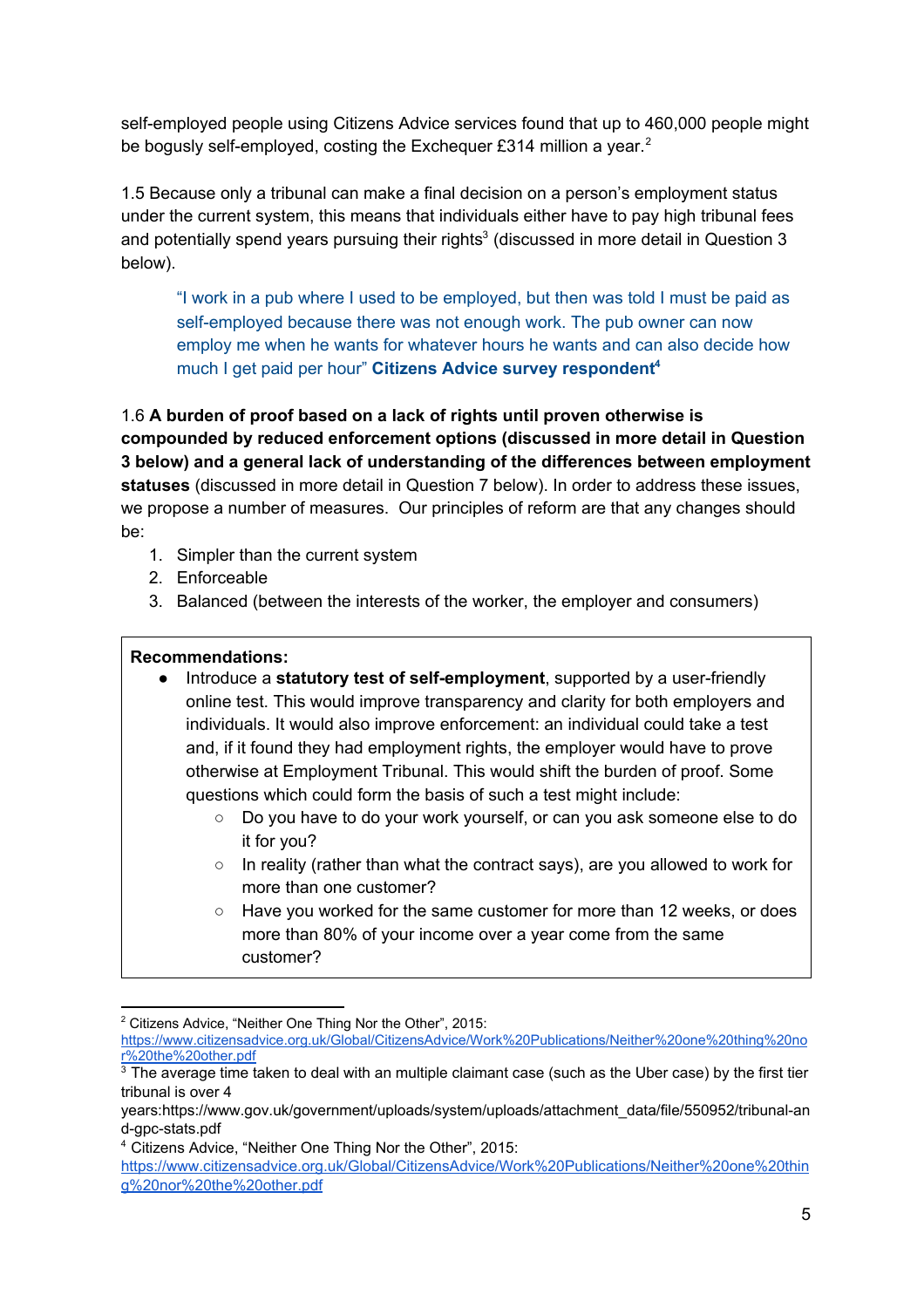- Are you able to negotiate the terms and conditions of your contract? I.e. who determines your hours / pay / equipment?
- Are you able to earn a profit over and above the hours that you work?

# **2. For those casual and agency workers working in the 'gig economy', is the balance of benefits between worker and employer appropriate?**

2.1 **The growth of casual and flexible forms of work in recent years has offered certain benefits for both employers and employees.** For employers, the shift from manufacturing towards a service economy over the last few decades has also led to a move away from fixed, traditional working hours and new unpredictability in demand. In sectors such as care and hospitality, these factors can make it beneficial to hire staff on variable hours, or to bring them in temporarily during busy periods.

2.2 Yet there are advantages for many employees too. More flexible working patterns can help to accommodate those with caring responsibilities and other workers not able to work full-time, such as those studying or with health conditions or a disability. As patterns of work and the makeup of the workforce change - with more working couples, older workers and people changing careers - flexible employment options become more important.

2.3 **The challenge is to strike a fair balance between the benefits of flexible working that accrue to the employer and those to the employee**: that flexibility becomes a positive choice, rather than a source of insecurity.

2.4 **Citizens Advice research with people on non-standard contracts suggests that, at the moment, this balance is not always being met.** Confusion about rights and status, combined with challenges for employees in enforcing them, has led to many workers feeling they do not have choice or agency in how they work - and that they therefore experience insecurity rather than flexibility.

2.5 In 2015 Citizens Advice carried out research into non-standard employment contracts<sup>5</sup>, including a survey of our frontline staff and advisers and 47 in-depth interviews with members of the public engaged in this type of work. **We found many people on non-standard contracts did not feel they had agency and control over their working arrangements.** As Figure 1 below indicates, this reflects significant growth in the numbers describing themselves as 'involuntary' part-time or temporary workers over the last decade. Interviewees set out the main areas in which they felt they had little or no control over their working lives. These were:

- The design of employment contracts;
- Shift and rota management;
- Knowledge of entitlements at work; and
- Confidence in using those entitlements.

2.6 Our research suggests that some employers are not using flexible contracts in

 $5$  Defined as seasonal work, shift work, fixed-hours plus contracts (set hours with regular overtime), zero hours contracts and those working multiple jobs.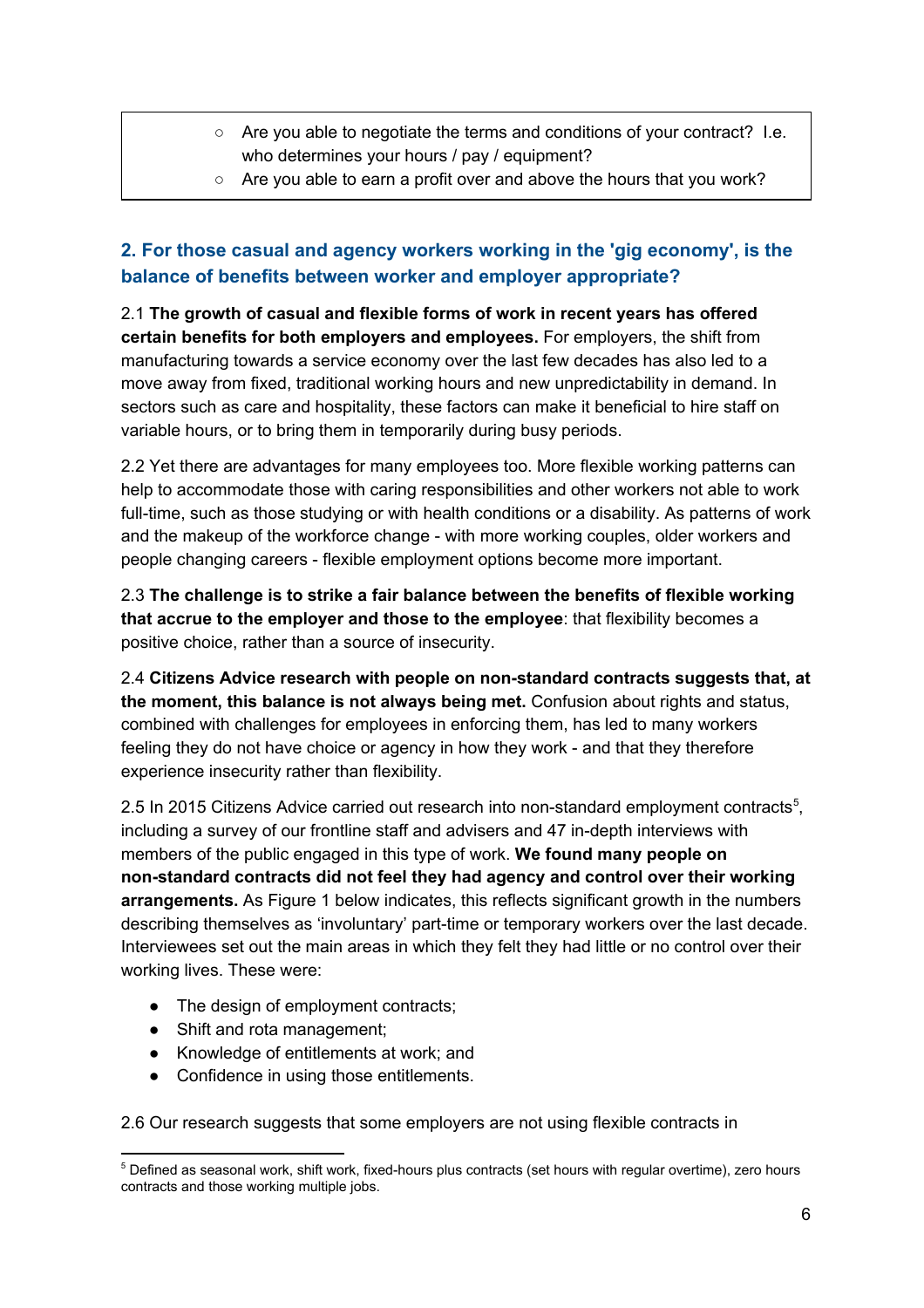the most appropriate or responsible manner - and face few consequences for it. This is either because their employees do not understand their entitlements at work, or are afraid to use them because they worry about the consequences. In addition, workforce management practices, training and guidance have not kept pace with the increased degree of flexibility being used.

# 70%

of Citizens Advice staff and volunteers were aware of cases where a worker's hours or shifts were negatively affected following staff turning down shifts or taking holiday or sick leave.<sup>6</sup>

 *Interviewee's experience:* Jamal works in retail and is contracted for 22 hours per week, although he regularly works full-time. He hadn't taken any holiday in two years. He says his entitlements were briefly discussed at the start of his employment, but not mentioned again. Approaching the end of March, he was told he had 17 days' holiday to take in the following four weeks. But because other staff had already booked time off, he was unable to take his holiday and was not paid for it.<sup>7</sup>

"Working out employment status and therefore rights and entitlements for people in jobs that fluctuate and are insecure can be extremely complex, even for experienced employment advisers. Many people don't have contractual information and aren't aware of their rights. Others have jobs structured in ways that either reduce their rights, or make it difficult to enforce them." *Matt, a Citizens Advice employment specialist<sup>8</sup>*

**Figure 1:**

<sup>6</sup> Citizens Advice, "Second Choice Jobs", 2015:

[https://www.citizensadvice.org.uk/Global/Migrated\\_Documents/corporate/second-choice-jobs-final--1-.pdf](https://www.citizensadvice.org.uk/Global/Migrated_Documents/corporate/second-choice-jobs-final--1-.pdf) <sup>7</sup> Citizens Advice "Out of Hours", 2015 p.38:

<https://www.citizensadvice.org.uk/Global/CitizensAdvice/Work%20Publications/Outofhours.pdf> <sup>8</sup> Citizens Advice, "Second Choice Jobs", 2015 p.9:

[https://www.citizensadvice.org.uk/Global/Migrated\\_Documents/corporate/second-choice-jobs-final--1-.pdf](https://www.citizensadvice.org.uk/Global/Migrated_Documents/corporate/second-choice-jobs-final--1-.pdf)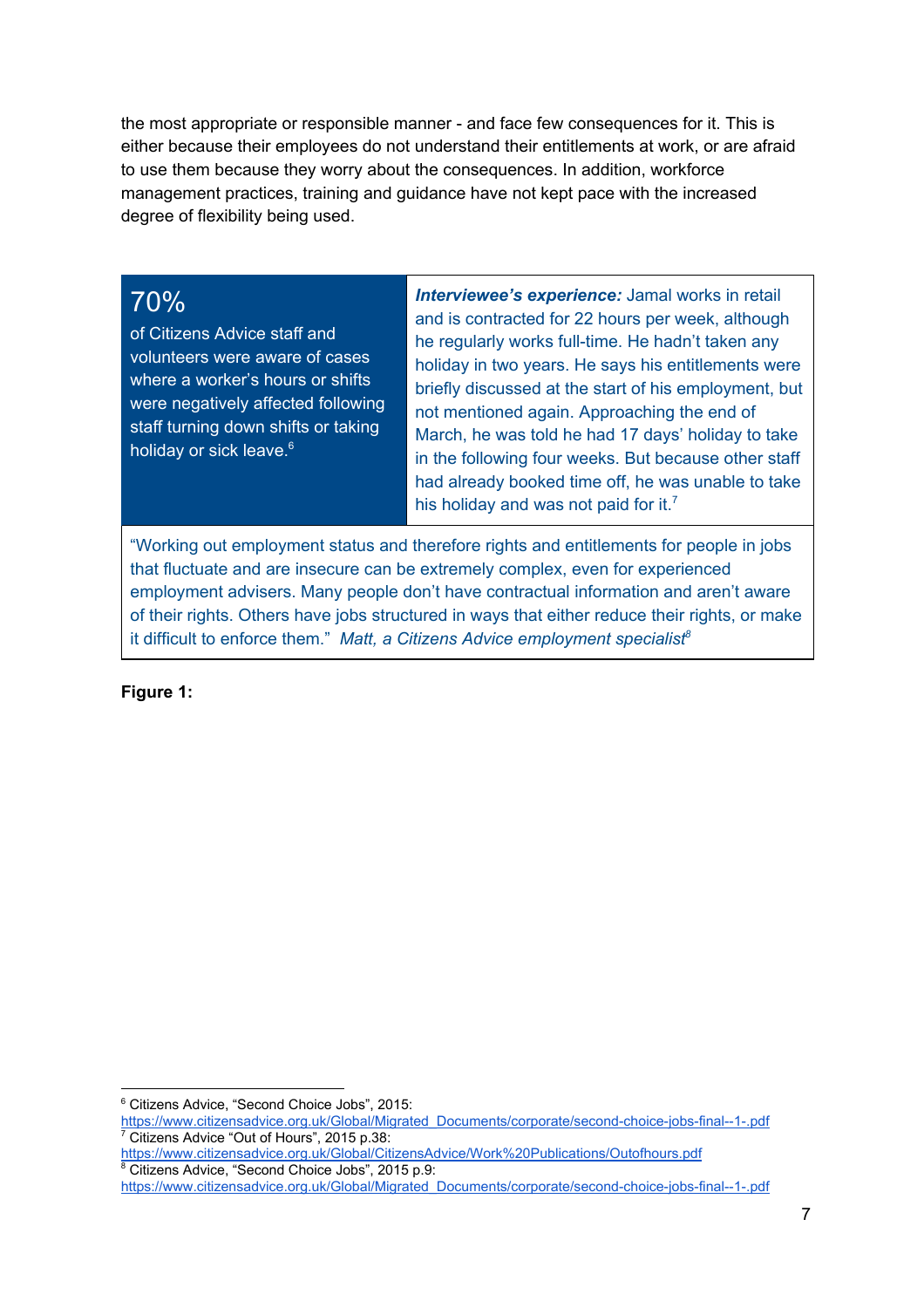



Source: Labour Force Survey, May 2005-July 2015

2.7 **Our research found that when someone on a non-standard contract lacked control over their working lives, this created a range of knock-on effects**. Interviewees highlighted challenges fluctuating hours and income created for:

- Managing day to day finances;
- Planning for the future;
- Receiving benefits;
- Maintaining good relationships with family and friends; and
- Staying in good physical and mental health.

#### **Interviewee's experience: Impact of non-standard contracts on family life**

Anna works in care and lives with her husband and children. She is on a zero hours contract, but never works less than 14 hours per week. She generally works 24, but can work up to 40. Her schedule is very unpredictable: *"I've never had my wages be the same every month."*

The lack of stability makes it hard for her husband to find work that fits around her hours and caring for their children. They have also argued about her tendency to accept overtime; Anna explained they cannot plan anything in advance, even at weekends. She was worried her children 'miss out' - she can't guarantee she'll be around to take them to and from after school clubs, so they don't join, and she struggles to find care for them at short notice when her hours are changed.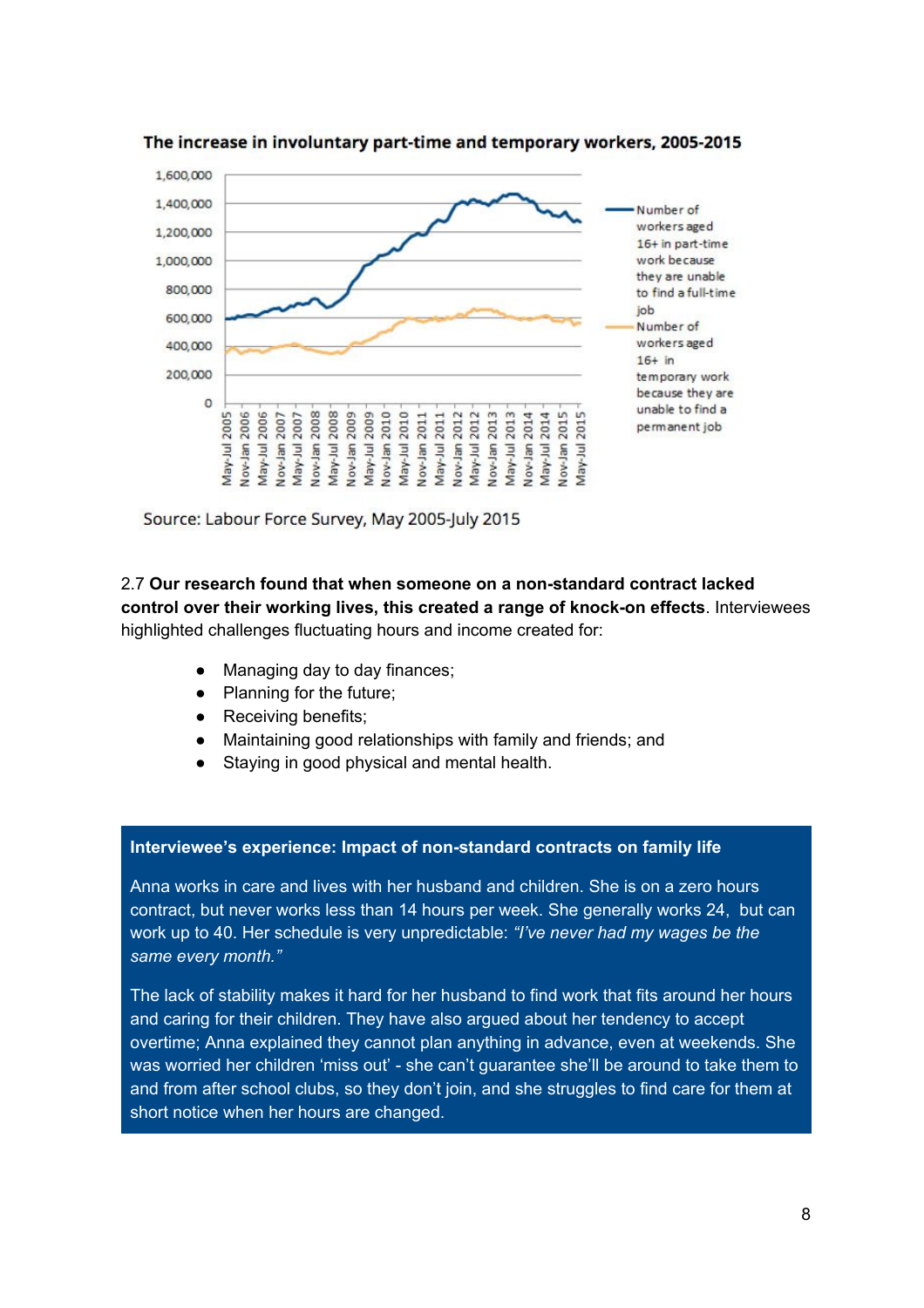#### **Interviewee's experience: Impact of non-standard contracts on benefits**

Zaina works in a fast food restaurant on a zero hours contract. Her hours are often low so she is still entitled to Housing Benefit and, on certain weeks, partial Jobseekers' Allowance. This requires a significant degree of organisation; Zaina phones the Jobcentre and Housing Benefit office every week to report her hours.

Changes to her Housing Benefit in particular are often slow to be processed and, as a result, she has had multiple over and under-payments. She now owed £1,000, despite her efforts to keep the Local Authority updated. Zaina found it hard to work out whether her payments were correct and usually received no notice of changes to the amount.

*"The amount of debt they've put me in is unbelievable - they should have told me about it before it got that bad."*

2.8 **Poorly-administered non-standard contracts pose risks to employers as well.** Managing large numbers of variable hours contracts is complex and staff turnover rates are likely to be high.

2.9 **Both employers and employees stand to benefit from better practice around the use of non-standard contracts, which could help to strike a fairer balance between the risks and benefits.**  This could improve productivity and job retention, reduce debt, stress and mental ill health, and help people to budget, plan and fit work around caring responsibilities. In recent public polling carried out by Citizens Advice, 83% of people believed that having a steady income increased productivity, 84% said it helped them cope with stress, and 86% that it increased their loyalty towards an employer.<sup>9</sup>

#### **Interviewee's experience: the benefits of good practice**

Emma is a lone parent with two young children. She needed work that was flexible enough to fit in with caring for them. Emma works two jobs - cleaning during the day and a bar job in the evening. However, despite the apparent challenges of balancing two roles, Emma felt both her employers understood her childcare responsibilities and tried to accommodate them wherever possible. Her cleaning work can be done at whatever time of day fits around childcare. Emma explained the fact she had never found it difficult to turn down shifts gave her peace of mind.

2.10 However, **the complexity generated by non-standard employment contracts creates a clear risk of misuse.** The promotion of good practice amongst employers alone will not be sufficient to counter this. Instead, we need to focus on the way in which affected

<sup>9</sup> Citizens Advice, "The Importance of Income Security" 2016:

[https://www.citizensadvice.org.uk/Global/CitizensAdvice/welfare%20publications/The%20Importance%](https://www.citizensadvice.org.uk/Global/CitizensAdvice/welfare%20publications/The%20Importance%20of%20Income%20Security%20(Final).pdf) [20of%20Income%20Security%20\(Final\).pdf](https://www.citizensadvice.org.uk/Global/CitizensAdvice/welfare%20publications/The%20Importance%20of%20Income%20Security%20(Final).pdf)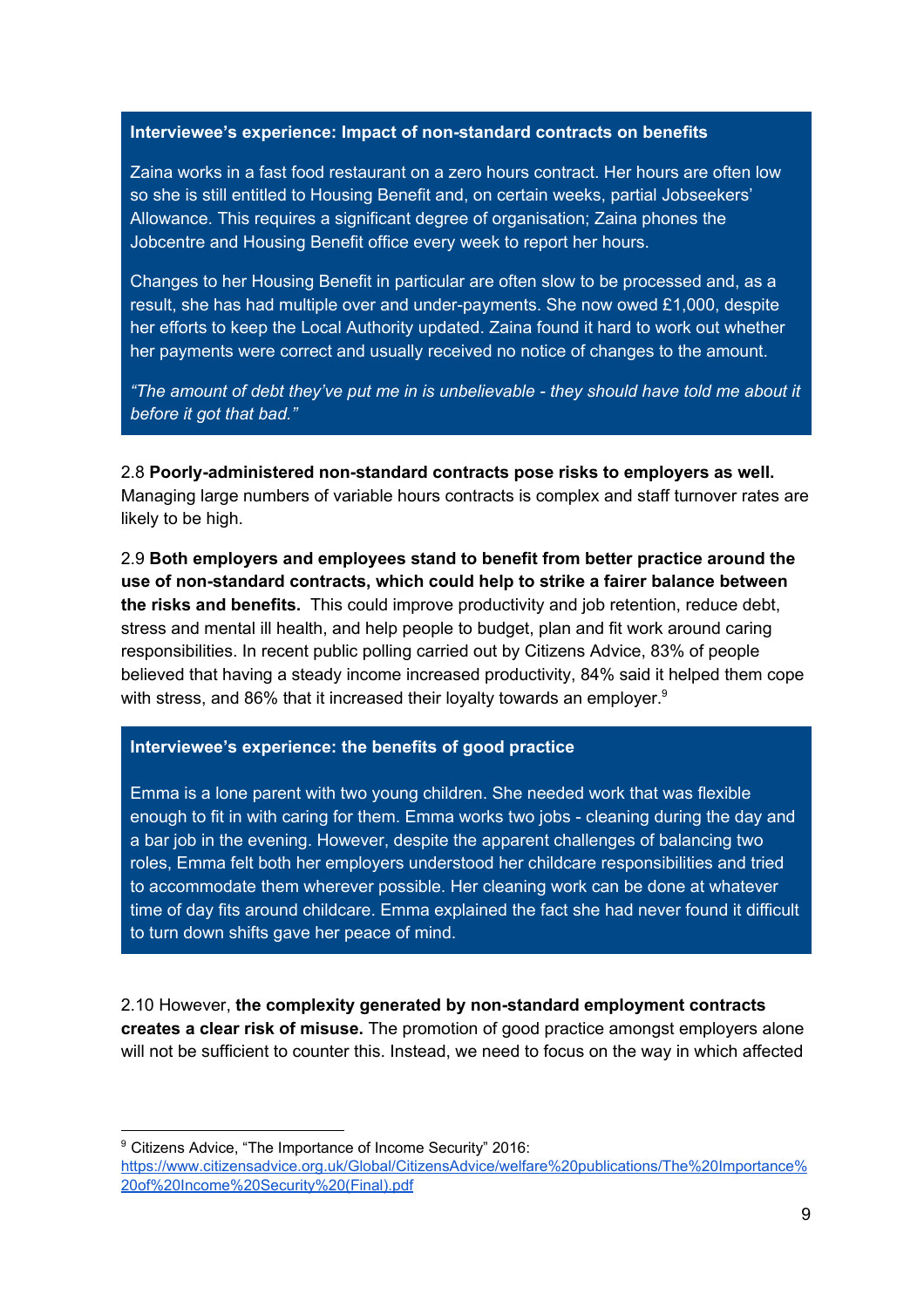workers can inform themselves of - and then enforce - their basic employment rights. This is discussed in more detail in Questions 3 and 6 below.

# **Recommendations:**

Develop and promote modern approaches to workforce and people management, with a particular focus on non-standard contracts. This would include looking at:

- Ensuring clarity on the variability in hours a job may entail
- Offering employees clear information about their rights and entitlements
- Planning shifts formally and in advance
- Offering employees a degree of choice in their shifts and the ability to swap hours informally if necessary
- Taking employees' circumstances into account wherever possible
- Provision of line management support

Citizens Advice will be undertaking a programme of work on promoting good employment practice in 2017.

# **3. What specific provision should there be for the protection and support of agency workers and those who are not employees? Who should be responsible for such provision – the Government, the beneficiary of the work, a mutual, the individual themselves?**

3.1 Traditional forms of labour market organisation have changed, but the rights that developed alongside them - to sick pay, parental leave, rest breaks and paid holiday - are still widely thought to be necessary. Ensuring they are effective is vital for the protection and support of workers. We believe employment rights need to adapt so that they can continue to support the needs of those in non-standard employment. Citizens Advice research suggests action to ensure rights can be used should be:

- 1. Clear: accessible and straightforward information on status and rights
- 2. Enforceable: streamlined, coherent options for individuals to protect their rights and report abuses
- 3. Adaptive: Proactive monitoring of changing labour market trends and employment practices, to ensure we can maintain the balance between flexibility and basic security

# **1) Clear rights: accessible, straightforward information on status and rights**

3.2 The pace of change means regulation and legislation is often no longer responsive enough to cover all developments. Its primary role should be to ensure as much clarity as possible on the criteria used to draw definitions and a guarantee of greater transparency on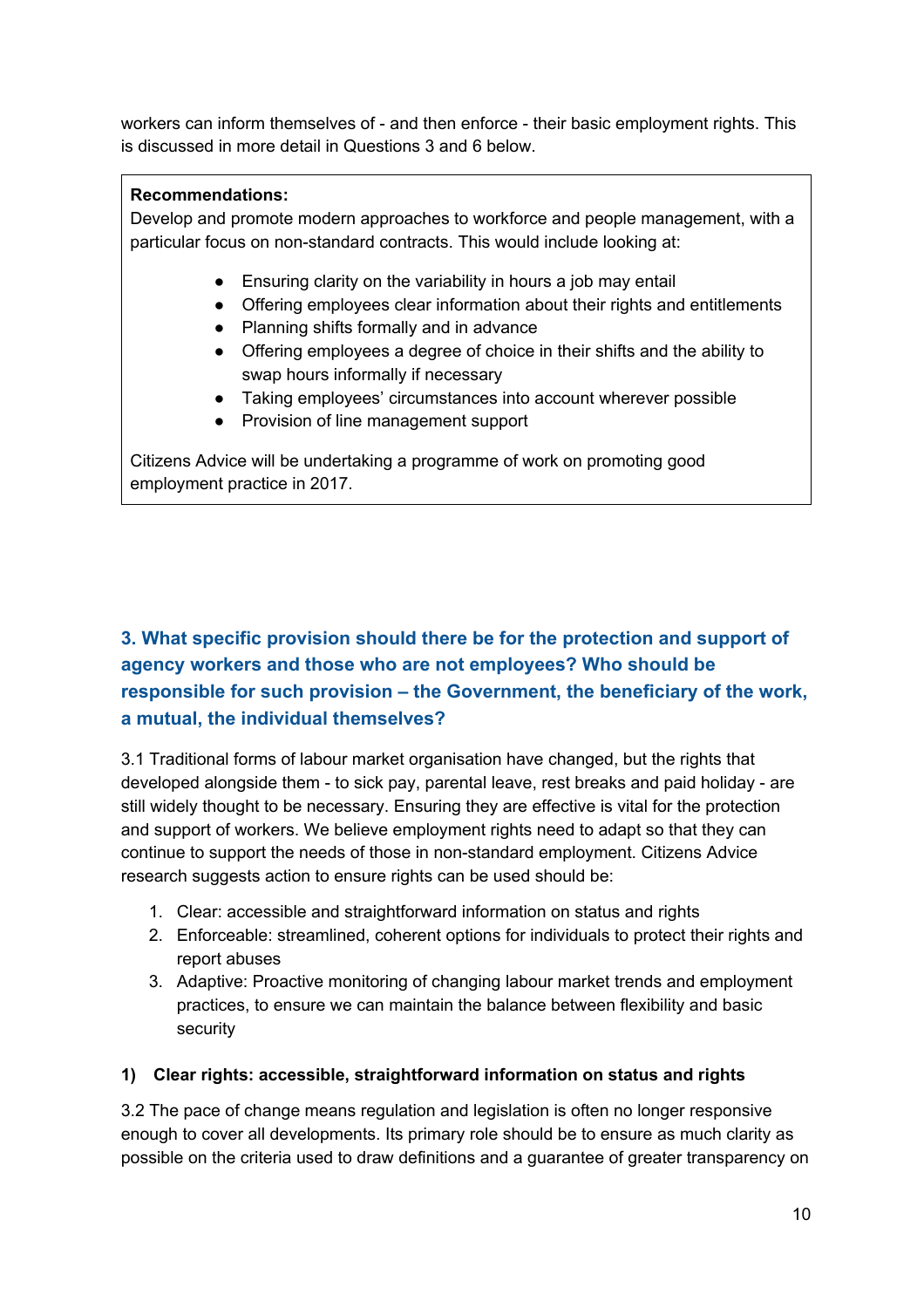employment practices. There is a particular need for increased clarity on self-employment status, given the lack of rights attached to it and the resulting potential for exploitation.

# **2) Enforceable: streamlined, coherent options for individuals to protect their rights and report abuses**

3.3 **Individuals need to be in a position to use greater clarity on their status to enforce their rights at work**. There are various channels through which they can do this either by reporting abuses to an enforcement body or by tackling issues individually via an employment tribunal. However, at present there are challenges with both options.

3.4 First, there are **a number of agencies with some responsibilities for enforcing employment rights**, including the Gangmasters and Labour Abuse Authority (GLAA), the Employment Agency Standards Inspectorate (EASI) and HMRC. Others, such as The Pensions Regulator, Health and Safety Executive, National Crime Authority and local authorities also have enforcement roles. This creates the potential for confusion, duplication and inefficiency - for both employees and the use of public money - discussed in more detail in our response to Question 6 below.

3.5 Second, **the introduction of employment tribunal (ET) fees in July 2013 has created additional financial barriers for many workers wishing to enforce their rights**. In 2014 we surveyed 361 Citizens Advice clients who had been having problems at work.<sup>10</sup> We found that the current fee system made 82% of respondents less likely to claim or deterred them from claiming altogether. This reflected the 70% reduction we found for ET applications generally. Fees were also high in relation to income. Overall, 43% of respondents to our survey had a household income of less than £46 a week after essential bills. This includes almost half (47%) of Type B claimants, who would have to put aside all of their discretionary income for 6 months to save the £1,200 fees.<sup>11</sup>

3.6 **While the intention behind ET fees was to provide disincentives to 'weak or vexatious claims', there is no evidence that this has occurred**. In fact, official records show that fees have deterred more winning claims than losing ones – at hearings, the number of successful claims has fallen in relation to unsuccessful ones since fees were introduced. We found that the vast majority of respondents to our survey worked hard to avoid resorting to ET; 92% of respondents attempted to resolve their problem directly with their employer in the first instance.

3.7 A fall in ET applications has wider implications, beyond those for workers who may be deterred. **The case law generated by tribunals is where employment law lives and develops; it highlights grey areas and allows the law to adapt as the labour market change**s. Such a system will, if anything, require a *bigger* role in future as the pace of

<sup>&</sup>lt;sup>10</sup> Citizens Advice, "Fairer Fees: Fixing the employment tribunal system", 2015: [https://www.citizensadvice.org.uk/Global/Migrated\\_Documents/corporate/fairer-fees-fixing-feesetreport.](https://www.citizensadvice.org.uk/Global/Migrated_Documents/corporate/fairer-fees-fixing-feesetreport.pdf) [pdf.](https://www.citizensadvice.org.uk/Global/Migrated_Documents/corporate/fairer-fees-fixing-feesetreport.pdf) The survey was available to those accessing Citizens Advice employment advice webpages between 28th October and 15th December 2014.

<sup>11</sup> Type B claims are more complex cases such as unfair dismissal or discrimination.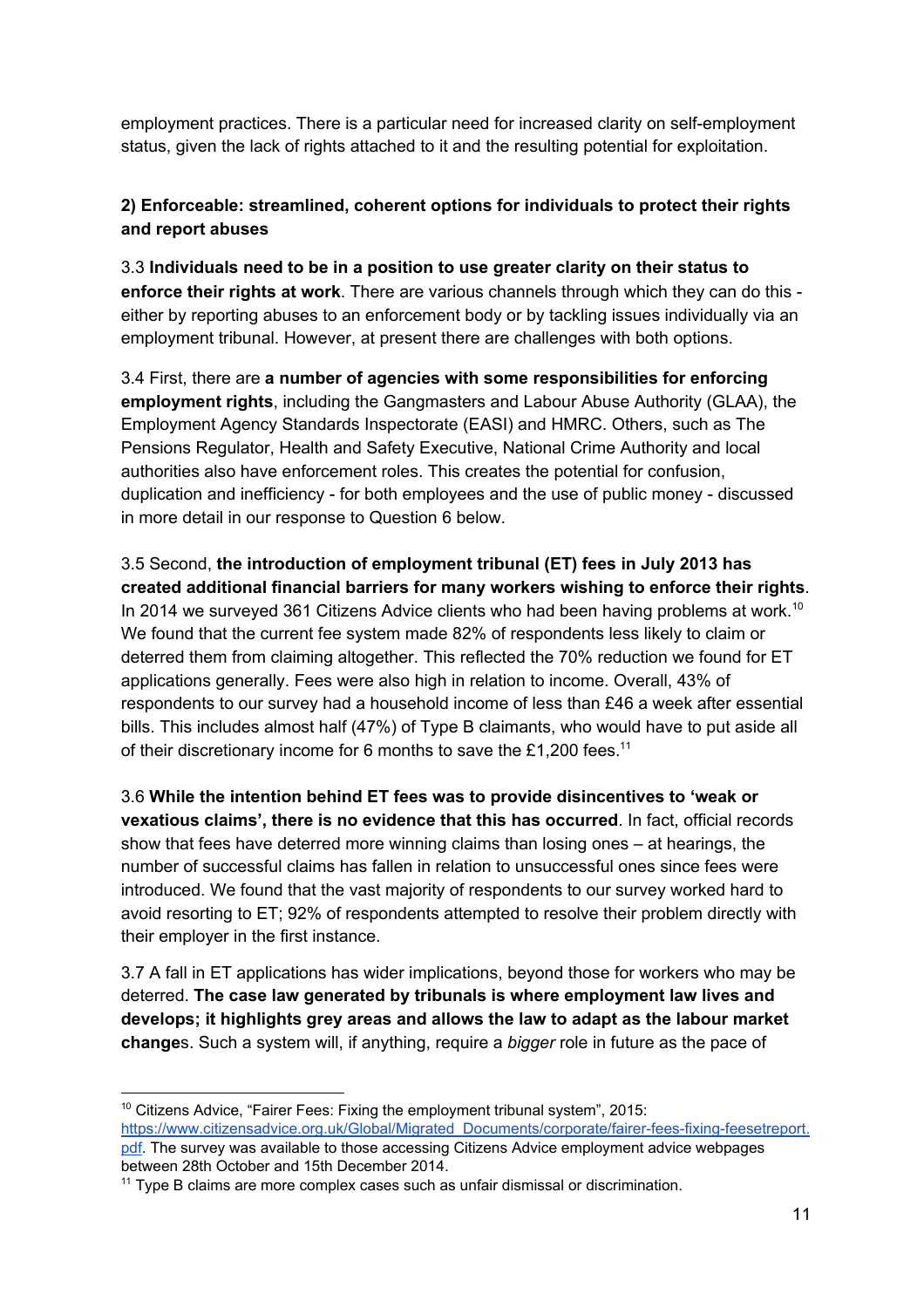labour market change accelerates. This is another reason why the accessibility of the ET system is so vital.

3.8 **Finally, for rogue employers, non-compliance with the tribunal system, including non-payment of any award made against them, is a gamble that pays**. Taking steps to improve access to ETs and recovery of ET awards is an essential part of the Government's role in labour market enforcement.

# **Case study - Trying to get wages paid from the National Insurance Fund**

Sam had worked as a site manager for 10 years in a property development company. He was informed by one of the company owners that there was no money to continue trading. Sam was owed two and a half months' wages. He contacted Acas and decided to pursue the dispute over unpaid wages. He went to his local Citizens Advice and was deemed eligible for legal aid.He completed an ET1 form, claiming approximately £12,000 for outstanding wages and redundancy. The employer did not respond and Sam was granted a default judgement. He was then advised to seek the money from the government's National Insurance Fund.

Sam sent the appropriate form and was paid £3,600 within four days. However, because the employer was not insolvent, he was not entitled to receive the full sum he had been awarded. He was advised that it would cost him  $£1,170$  to force the employer into liquidation. This money would not be refundable, even if he was successful. After a number of months, Sam decided against taking further action.

*"Letting go of any hope of getting back that £8,500 has put a big hole in my life, not just for me but my children".*

# **3) Adaptive: Proactive monitoring of changing labour market trends and employment practices, to ensure we can maintain the balance between flexibility and basic security**

3.9 We suggest there is a need for a Fair Work Authority that has the status and resources to be proactive as well as reactive. Developments like case of Aslam, Farrar and Others v Uber (2202511/2015) - which concerned the employment status of 'Uber' taxi drivers and determined at first instance that they were workers - suggest that, rather than simply moving behind each innovation in labour market organisation, we need a body which is dedicated to monitoring and reporting on new developments, as well as enforcing and thinking about their implications for workers' rights, employment law and the benefit system.

# **Recommendations:**

● A **legal definition of self-employment** and an intuitive online test to help workers determine their own status. Workers should be presumed to have rights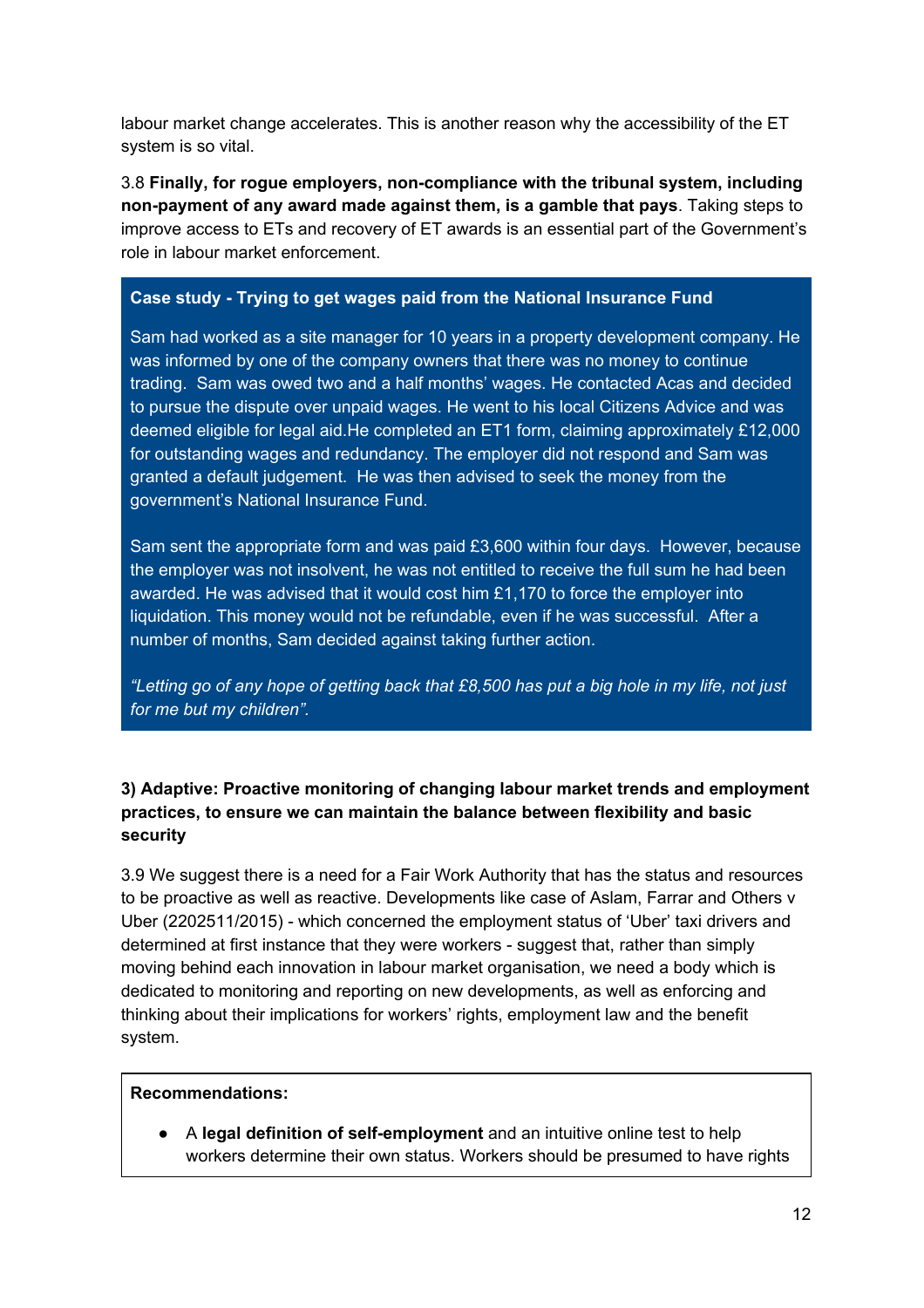unless they clearly meet all the legal criteria for self-employed status. (See Question 1)

- **A Fair Work Authority**: A new dedicated organisation which could be called the Fair Work Authority - should serve as a single body for enforcing workplace rights. It would have clear overall objectives and a comprehensive set of combined powers. It would serve a pro-active as well as reactive function, monitoring the trends in labour market organisation and their likely impact on rights in future, as well as working to uphold existing rights.
- **ET fees should be reduced.** There is a clear and continuing barrier to access to justice for our clients and the level of fees should be significantly reduced. There is willingness from claimants to make some contribution: 90% of our clients said they would not be put off by a £50 charge.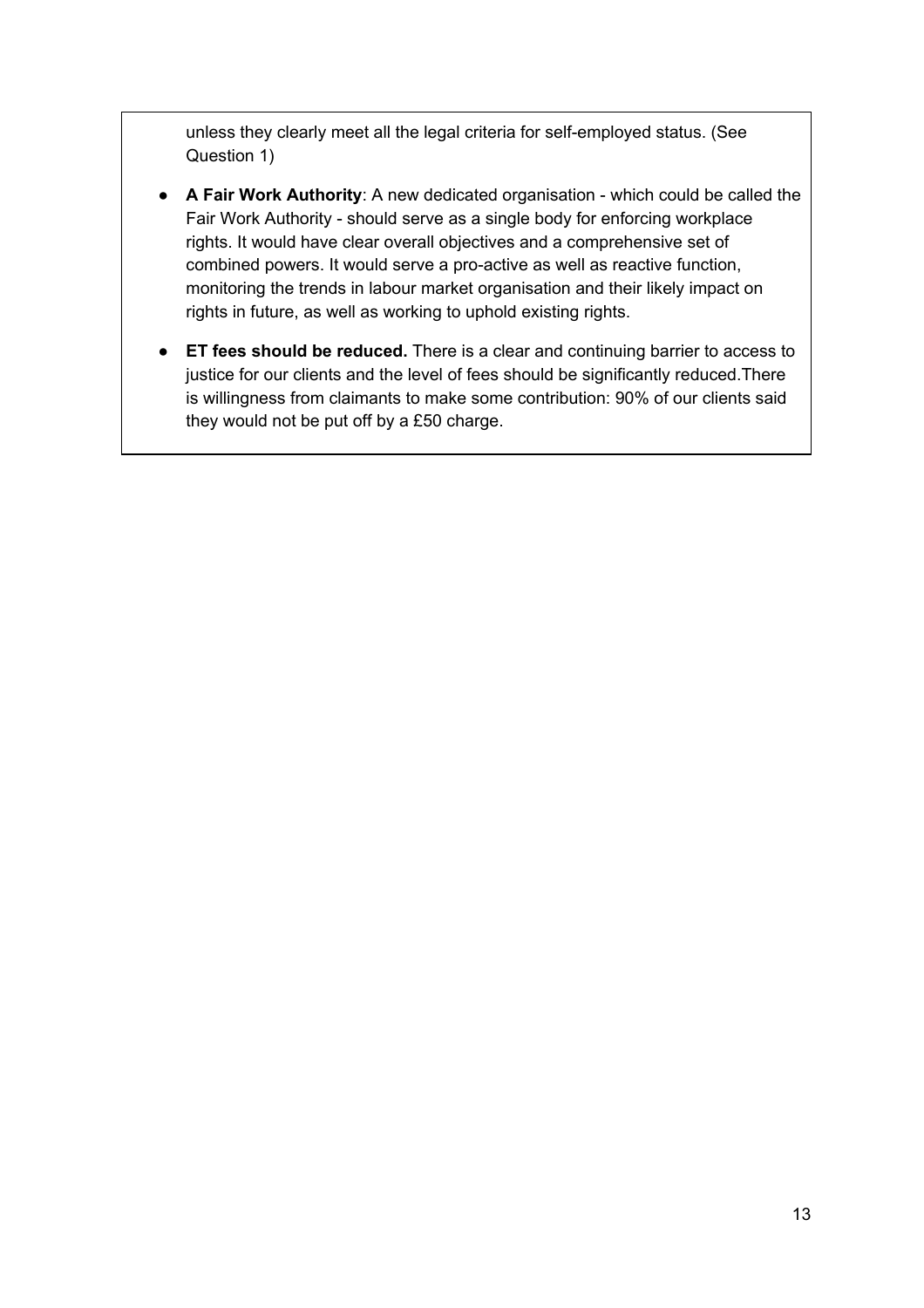**4. What differences should there be between levels of Government support for the self-employed and for employees, for example over statutory sick pay, holiday pay, employee pensions, maternity pay?**

# **How should those rights be changed, to ensure fair protection for workers at work?**

4.1 **Self-employment has become a mainstream career option that has brought significant benefits to the economy**; two-thirds of the additional jobs created since 2008 are self-employed.<sup>12</sup> This growth also appears to be a settled feature in the labour market, with little sign of decline since the economy began to recover. Yet this now means that around **15% of the workforce lack almost all the basic employment rights we view as a vital source of support to other workers.**

# **Figure 2:**



Relative growth in numbers working by employment status

# 4.2 **We believe that there is now an opportunity to bring support for the**

**self-employed better into line with that available to employees.** This is not to say that rights and benefits should be identical - clear differences exist between those working for themselves and those for an employer. However, the current framework could be adapted to offer more of the most basic securities to those who are self-employed. Citizens Advice has campaigned for more secure self-employment over the last year and highlighted a number of areas where the self-employed could benefit from greater support.

<sup>12</sup> ONS. "Self-employed workers in the UK." 2014:

[http://webarchive.nationalarchives.gov.uk/20160105160709/http://www.ons.gov.uk/ons/rel/lmac/self-employed](http://webarchive.nationalarchives.gov.uk/20160105160709/http://www.ons.gov.uk/ons/rel/lmac/self-employed-workers-in-the-uk/2014/rep-self-employed-workers-in-the-uk-2014.html)[workers-in-the-uk/2014/rep-self-employed-workers-in-the-uk-2014.html](http://webarchive.nationalarchives.gov.uk/20160105160709/http://www.ons.gov.uk/ons/rel/lmac/self-employed-workers-in-the-uk/2014/rep-self-employed-workers-in-the-uk-2014.html)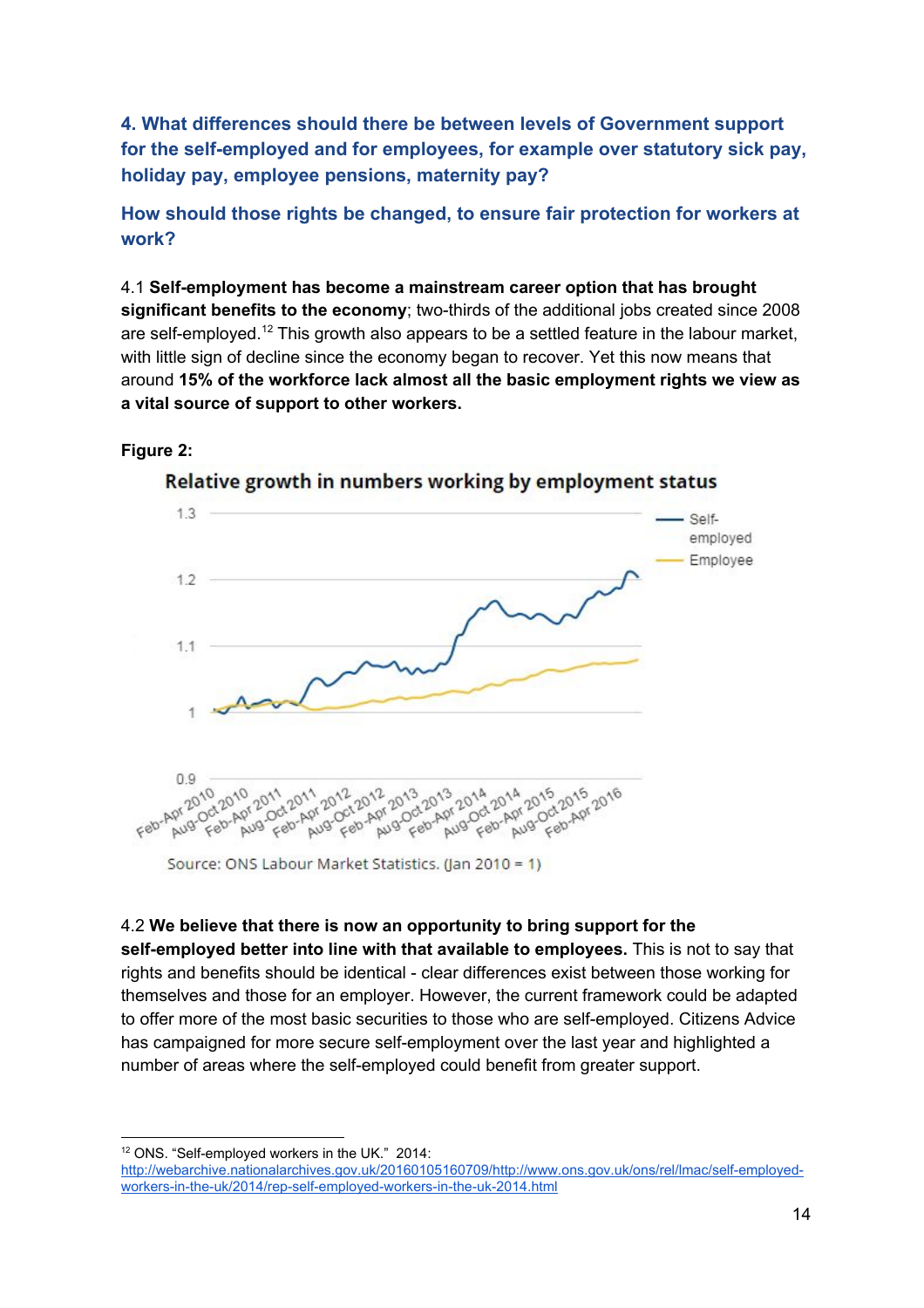#### **Statutory sick pay:**

4.3 Currently, if self-employed people are unable to work due to sickness or injury, the only option available to them is to make a claim for Employment and Support Allowance (ESA). However, the benefit is designed for long-term sickness; the process for making a claim can be complex and the minimum waiting period is seven days. This immediately puts self-employed people experiencing short periods of illness at a disadvantage compared to their employed counterparts. A further imbalance is that ESA at the assessment rate (for at least the first 13 weeks) is currently £73.10, some £15 per week below the standard rate for Statutory Sick Pay (SSP).

# **Citizens Advice client case study: The challenges of short-term sick pay in self-employment**

Gary works as a self-employed landscape gardener. He recently became unwell with an ear infection and was unable to work for a period of two weeks. During this time, he was not receiving any income, which led him to claim ESA. His claim was lodged four days after he became ill, once his doctor confirmed that he would not be able to work again for at least another week. After another four days, his claim was approved, although he did not receive any money until the 12th day. He went back to work very soon after this. However, nearly two weeks without income left Gary in difficult financial circumstances; when he came to Citizens Advice he was struggling to meet household bills and had had to borrow money from family members.

#### **Recommendations:**

Review whether Employment Support Allowance is an effective way of providing income to eligible self-employed people if they are unable to work due to sickness.

# **Pensions:**

4.4 Citizens Advice carried out a number of focus groups across the country with self-employed people, to discuss their view and approach to pension saving.<sup>13</sup> This research was based on findings that, while self-employment has grown in recent years, the number of self-employed people saving into a pension has halved - a recent study suggested just 17% of self-employed people were actively saving into a pension.<sup>14</sup> This may be partially explained by falls in median income and the rise in self-employed people working part-time, meaning for many saving may simply be unviable. Yet even amongst self-employed people with a household income of more than  $£1,000$  per week, only 24% are paying into a pension. **The risk is that we see a growing group of people reaching** 15

<sup>&</sup>lt;sup>13</sup> Citizens Advice "Shy of Retiring", 2016: <https://www.citizensadvice.org.uk/Global/CitizensAdvice/Work%20Publications/shy-of-retiring.pdf>

<sup>14</sup> Labour Market Statistics & ONS Personal Pensions Statistics 2015; ONS. Wealth and Assets Survey. 2012 <sup>15</sup> NPI analysis for Citizens Advice. Family Resources Survey, DWP.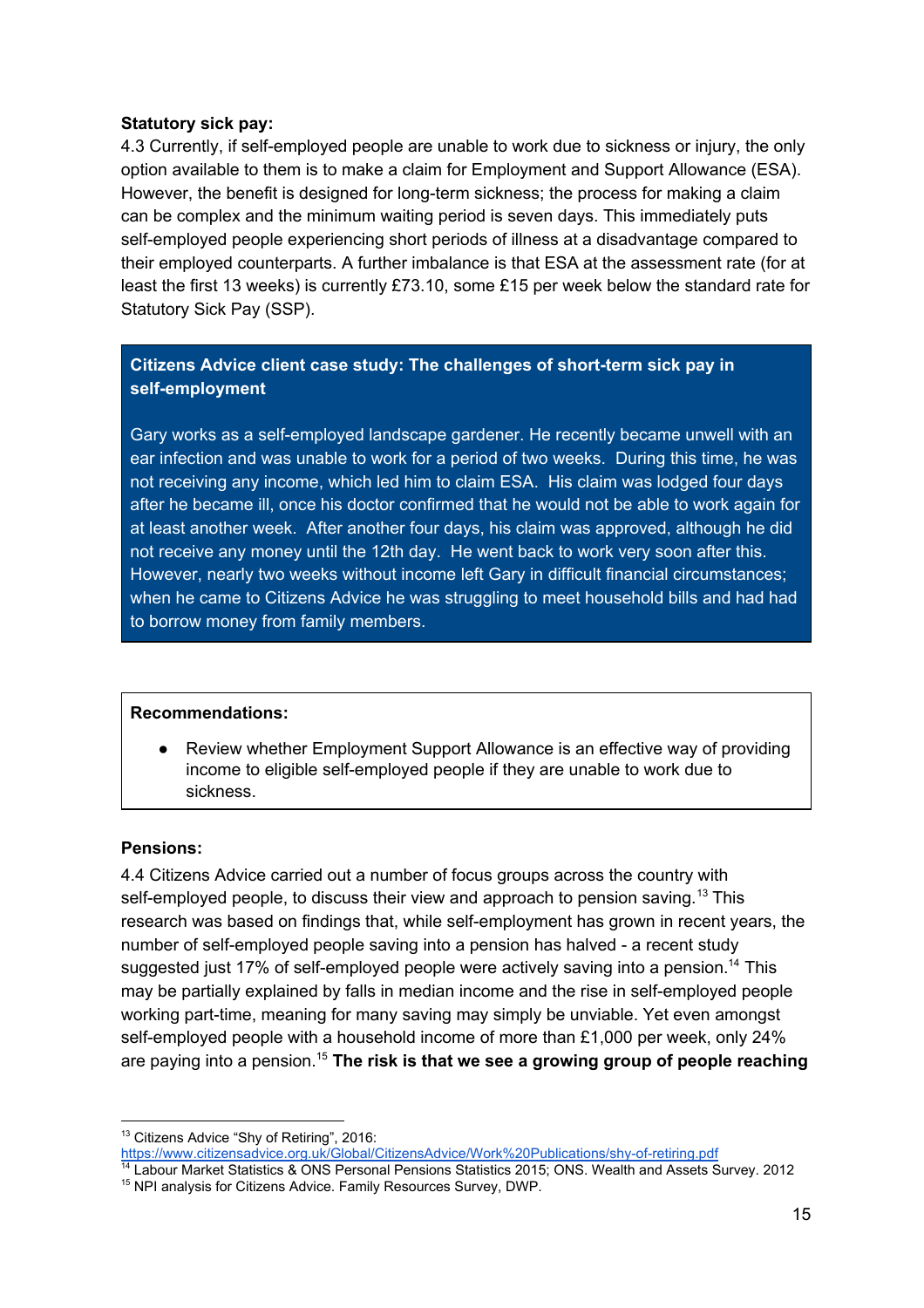**pension age with inadequate savings to support them - and a growing inequality between retirees who were employed and those who were self-employed.**

"Pensions are meaningless for the self-employed - pensions are only worth having when your employer puts money in too." *Liz, 54, editor, self-employed for ten years*

"ISA felt better for me, safer. If I need money I can take it out… With a pension account you can't just take your money out." *Trevor, 61, leaflet deliverer, self-employed for eight years*

"If some of the policies and law [around pension schemes] are all made a bit friendlier to involve self-employed enterprises it would be good." *Maria, 49, yoga instructor, self-employed for 5 months*

*"*I'm just hoping and crossing my fingers that the government will support me enough. In general I can't really see myself saving enough to have a nice pension pot." *Rita, 44, interpreter, self-employed for 5 years<sup>16</sup>*

4.5 Clearly there are fewer financial incentives for self-employed people to save into a pension, given they lack employer contributions. However, our discussions with self-employed people also highlighted a number of other factors, including a lack of information and misunderstandings - particularly about tax breaks and the degree of flexibility offered by pension providers - a gap in the advice they might otherwise have from an employer and a lack of the prompts received by employees. Even those who felt that a pension would not be the right option for them at the moment said they would appreciate prompts, which would help them to consider retirement options.<sup>17</sup>

#### **Recommendations:**

- Government should create an opt-in pensions system on self-assessment returns, to reflect the auto-enrolment system for employees
- Government, pension providers and advice bodies should increase information and advice to self-employed people about pension options
- Pensions providers should expand flexible pension products that enable self-employed people to save at their own pace
- Government should match pensions contributions up to a level of 1% of gross income.

# **Maternity pay and parental leave:**

4.6 The growth in self-employment options has been beneficial to many working parents. Self-employment enables many to split their time more flexibly between work and family.

<sup>16</sup> Citizens Advice, "Going Solo", 2015:

[https://www.citizensadvice.org.uk/about-us/policy/policy-research-topics/work-policy-research-surveys-and-cons](https://www.citizensadvice.org.uk/about-us/policy/policy-research-topics/work-policy-research-surveys-and-consultation-responses/work-policy-research/going-solo/) [ultation-responses/work-policy-research/going-solo/](https://www.citizensadvice.org.uk/about-us/policy/policy-research-topics/work-policy-research-surveys-and-consultation-responses/work-policy-research/going-solo/)

<sup>&</sup>lt;sup>17</sup> Citizens Advice "Shy of Retiring", 2016:

<https://www.citizensadvice.org.uk/Global/CitizensAdvice/Work%20Publications/shy-of-retiring.pdf>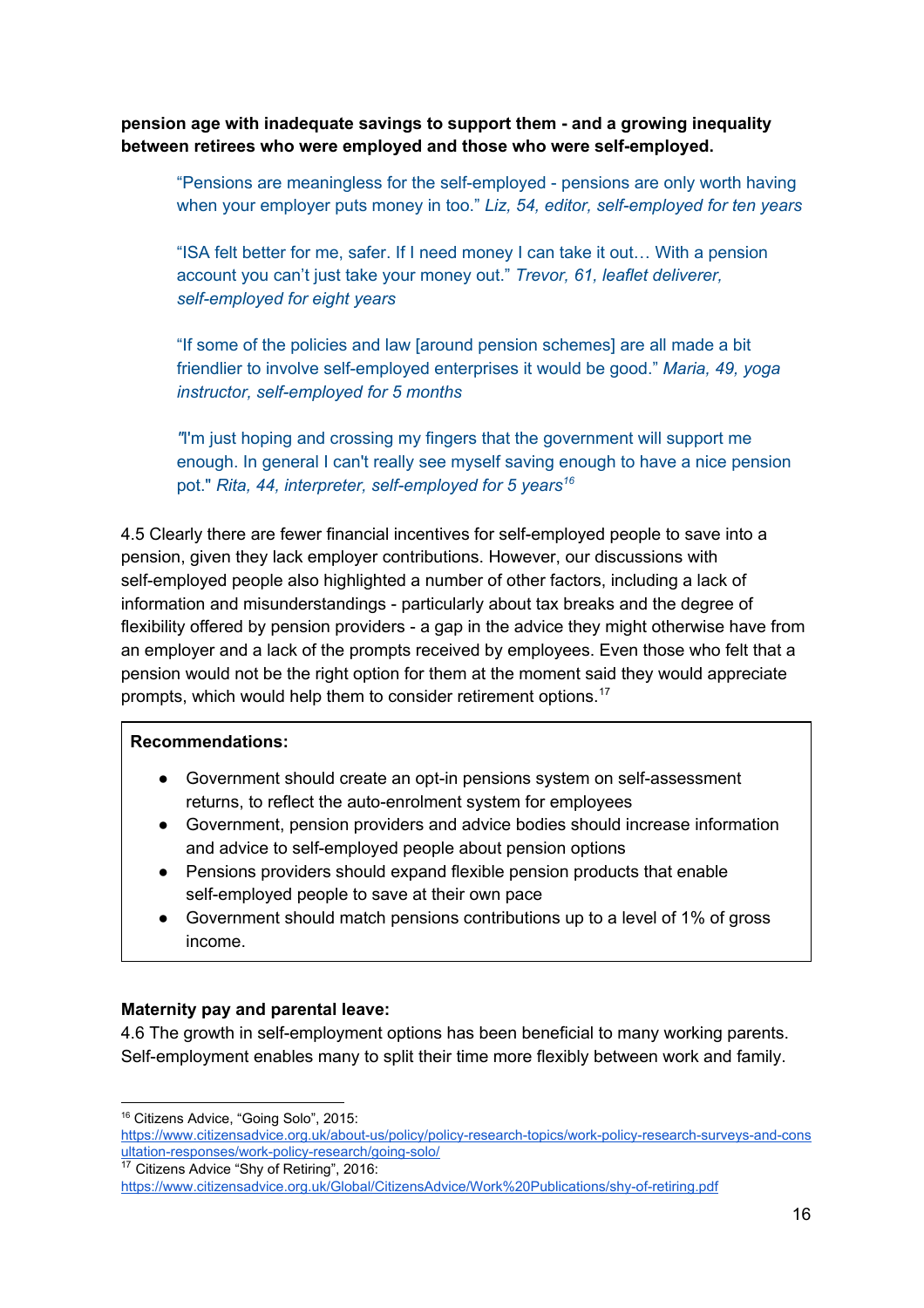However, reaching a balance can be a challenge. Citizens Advice carried out interviewees with a range of self-employed parents to explore the benefits and difficulties.

4.7 We found that self-employed people take much less time off after the birth of a baby than employed people; nearly half of self-employed parents reported taking three days or less off work when their child was born, including 21% who took no time off at all.<sup>18</sup> For some this is linked to the demands of running a business, but financial concerns and the discrepancies between financial support were also mentioned. Whilst self-employed mothers may be entitled to Maternity Allowance, self-employed fathers are not entitled to any paid parental leave, or to share parental leave, as employees are. Ultimately, improving support through the parental leave system for self-employed parents is a question of ensuring the provision is there for those who want it and would benefit from it.

#### **Interviewee's experience: Taking parental leave while self-employed**

Rebecca is self-employed and runs her own dance school. She recently had her second child - she was employed when her first was born and noticed the difference: *"With Charlie I had nine months off as I was employed - I had two weeks full pay and then six months at 90% pay and then three months as just the same as maternity allowance. Somebody else came in, took over my role… Whereas being self-employed, because it's my own business, I am still answering calls and still heavily involved."* She planned to return to work when her new baby was three months old and spoke of her money worries: *"if I was on Statutory Maternity Pay I wouldn't worry so much. It would have been more money".*

While she enjoys work, she had some concerns about returning so soon: *"I am obviously missing out on the development of the children... So much happens in such a small space of time that I feel quite sad that I won't get to do all the things that I did with Charlie [her first child]. For example, I spent quite a lot of time with his weaning, making all homemade things, but because I am working it won't be the same… I am nervous and a bit sad".*

**Recommendation:** We recommended that policymakers consider measures to level the playing field and align support for employed and self-employed parents - this should include the ability to share parental leave and to take adoption leave. While there would be small costs to doing this, we believe these would be offset through a focus on tackling bogus self-employment, discussed below.

#### **Holiday pay:**

4.8 A Citizens Advice survey of both employed and self-employed people found a stark contrast between the amount of annual leave taken by self-employed people compared to their employed counterparts.<sup>19</sup> Over a third of self-employed people (35%) have taken less

<sup>&</sup>lt;sup>18</sup> Citizens Advice, "Who's the Boss? The family lives of self-employed people", 2015: <https://www.citizensadvice.org.uk/Global/CitizensAdvice/Work%20Publications/Whos%20the%20boss.pdf>

Citizens Advice commissioned YouGov to undertake an online poll of 1,303 working adults between the 9th and 15th November, 2015. The achieved sample consisted of 653 employees and 650 self-employed people.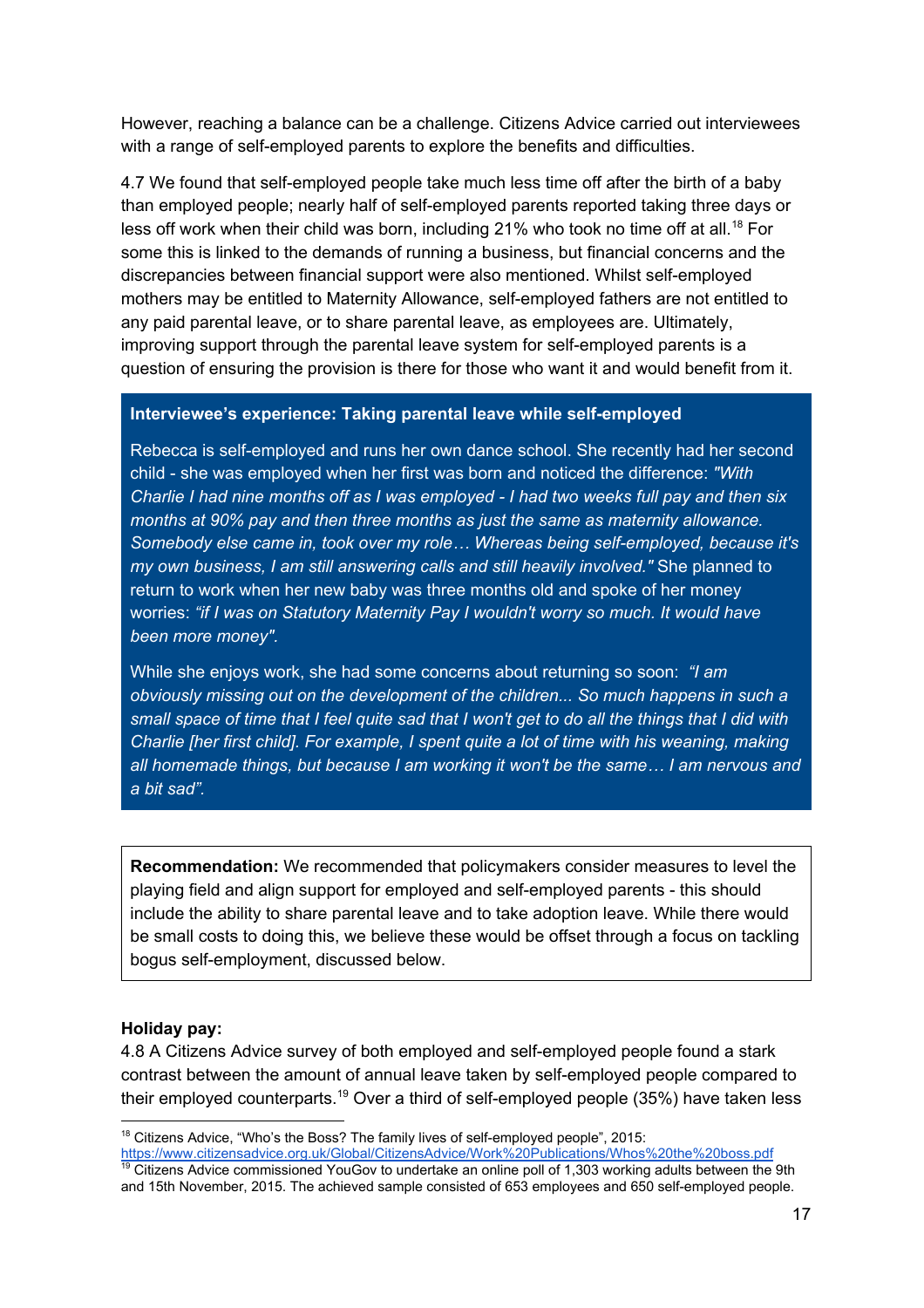than two weeks off in the past twelve months, including 14% who reported they had not taken a single day off. Our calculations suggest this could equate to 1.17 million people who have taken less than two weeks off over the past twelve months and 470,000 people who have not taken any time off at all.



**Figure 3: Annual leave taken in previous 12 months, by employment status**

4.9 Without employer support or additional NICs, it still seems unfeasible to guarantee the self-employed paid holiday. However, despite the additional flexibility they enjoy, our evidence suggests many are struggling to take time off work. This has implications for their wellbeing and productivity.

**Recommendations:** We would like to see self-employed people better supported to take time off through:

- Improved advice and quidance on business management and budgeting, to ensure self-employed people are supported to plan and budget for time off and are aware of its importance.
- Creation of 'trusted cover' referral databases for work substitutes organisations such as local chambers of commerce could explore hosting local 'trusted cover' databases that self-employed people can use to find a reliable substitute for when they need to take time off work. This could particularly help skilled tradespeople or those relocating their business. The databases should include facilities such as draft contracts, as well as customer reviews and recommendations. Self-employed people would also be able to use this database in order to advertise their services if they are available to cover for others.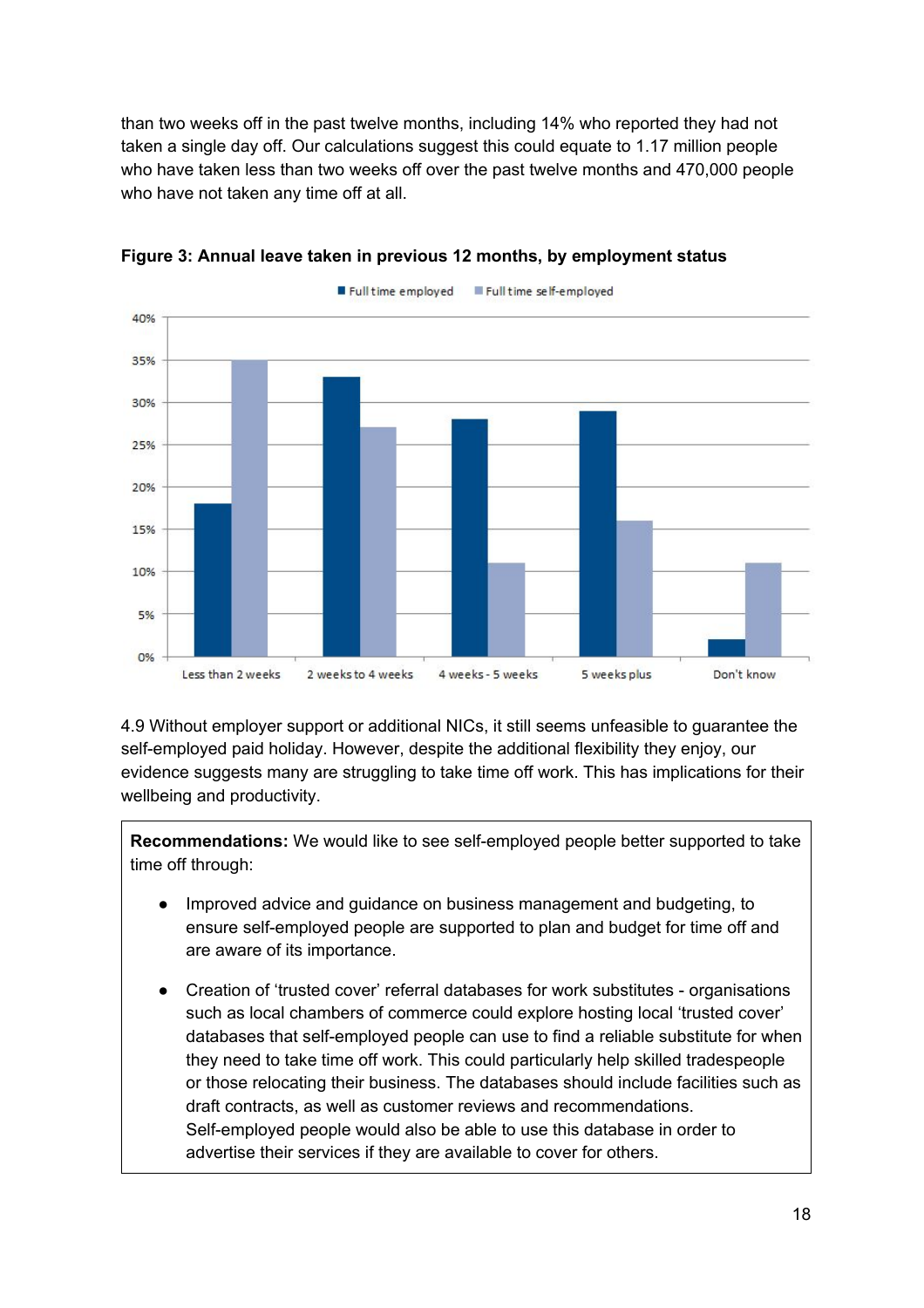## **Rights and employment status:**

4.10 While we would like to see greater harmonisation of support offered to employed and self-employed people, to ensure all workers retain the security of basic rights to support during periods they may be unable to work, it is not possible to achieve complete parity. Employed workers' enhanced rights to things like holiday pay and dismissal protections are subsidised by the enhanced National Insurance contributions paid by their employers.

4.11 However, while these discrepancies exist, there will always be incentives for unscrupulous employers to engage in 'bogus' self-employment. A recent survey of self-employed people using Citizens Advice services found as many as one in ten could be bogusly self-employed.<sup>20</sup> This imposes significant costs to the Exchequer in the form of lost tax revenue, alongside the costs to the worker in losing out on rights and securities to which they should be entitled.

#### **Recommendations:**

- Introduce a **statutory test of self-employment**. This measure would improve transparency and clarity for both employers and individuals.
- **Improve access to enforcement of employment rights** through streamlined enforcement bodies and a reduction in employment tribunal fees - see Question 6

# **What help should be offered in preparing those people who become self-employed (with, for example, financial, educational and legal advice), and who should be offering such help?**

4.12 With self-employed people now accounting for 15% of the workforce, they encompass an increasingly diverse range of people - with particularly large increases amongst those in lower wage occupations.<sup>21</sup> They are **contending with a number of challenges**, including developing a business, remaining on top of tax and self-assessment, navigating the benefit system and lacking basic securities, such as paid time off or the minimum wage. The self-employed population also face financial pressures; in 2013-14, the median income from self-employment was £209 per week, which was just over half (54%) of the median income of those in employment.<sup>22</sup>

4.13 **All these issues highlight the need for robust advice and support to those planning to become self-employed** - as well as those who already are. Citizens Advice carried out a series of in-depth interviews with self-employed people from across the

<sup>&</sup>lt;sup>20</sup> Citizens Advice, "Neither One Thing Nor the Other", 2015:

[https://www.citizensadvice.org.uk/Global/CitizensAdvice/Work%20Publications/Neither%20one%20thing%20no](https://www.citizensadvice.org.uk/Global/CitizensAdvice/Work%20Publications/Neither%20one%20thing%20nor%20the%20other.pdf) [r%20the%20other.pdf](https://www.citizensadvice.org.uk/Global/CitizensAdvice/Work%20Publications/Neither%20one%20thing%20nor%20the%20other.pdf)

<sup>21</sup> Citizens Advice, "Going For Broke", 2015:

[https://www.citizensadvice.org.uk/about-us/policy/policy-research-topics/work-policy-research-surveys-and-cons](https://www.citizensadvice.org.uk/about-us/policy/policy-research-topics/work-policy-research-surveys-and-consultation-responses/work-policy-research/going-for-broke-how-self-employed-people-move-in-and-out-of-debt/) [ultation-responses/work-policy-research/going-for-broke-how-self-employed-people-move-in-and-out-of-debt/](https://www.citizensadvice.org.uk/about-us/policy/policy-research-topics/work-policy-research-surveys-and-consultation-responses/work-policy-research/going-for-broke-how-self-employed-people-move-in-and-out-of-debt/)  $22$  Citizens Advice, Who are the Self-Employed:

<https://www.citizensadvice.org.uk/Global/CitizensAdvice/Work%20Publications/Whoaretheselfemployed.pdf>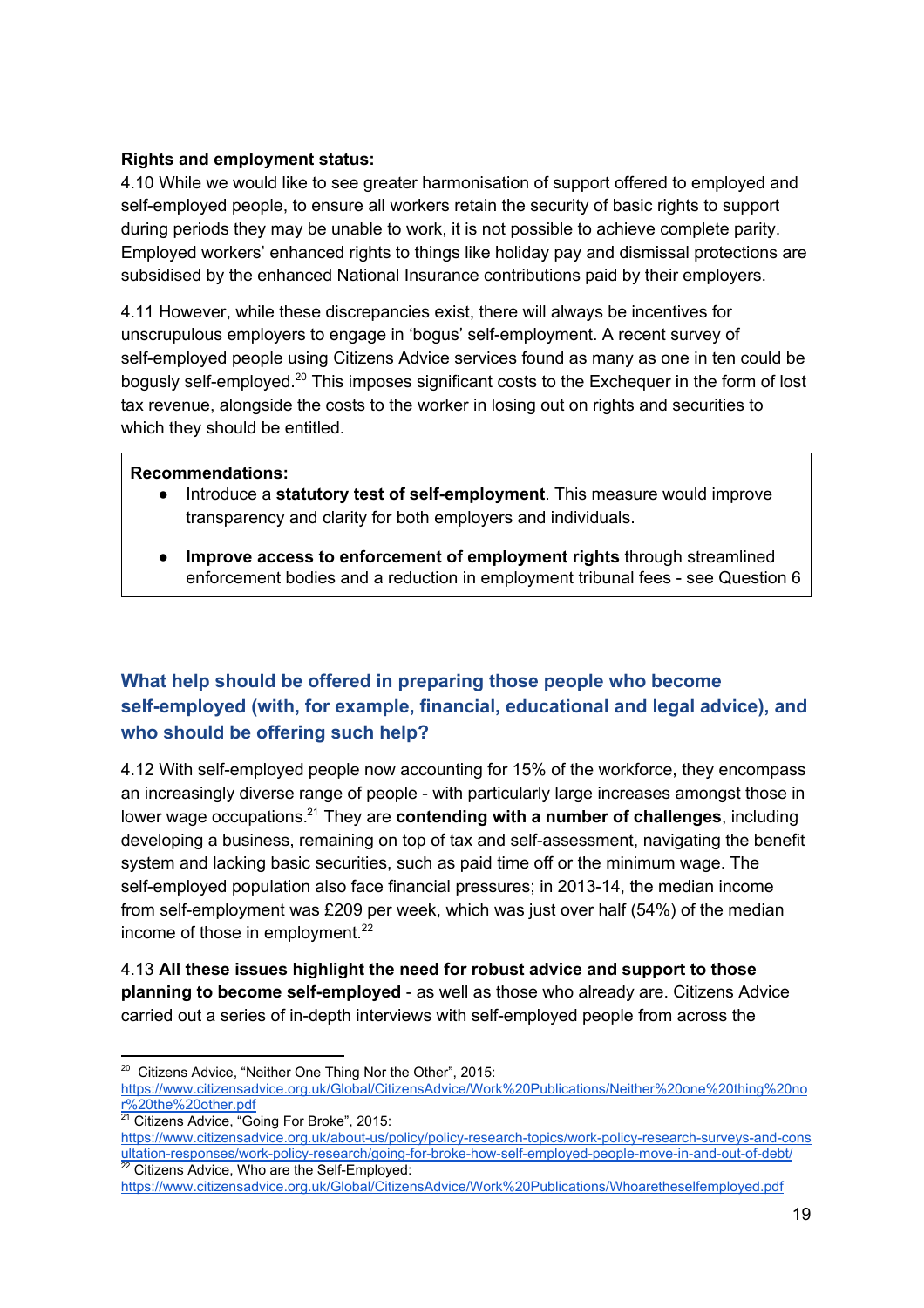country to find out about their progress through self-employment, as well as when and how they might benefit from additional advice and support.<sup>23</sup>

4.14 These interviews suggested that **routes into self-employment vary more widely than is commonly understood**. Few self-employed people we spoke to had followed the classic, 'entrepreneurial' model, with a planned move into self-employment to realise a business idea. Instead, significant numbers had drifted into self-employment unintentionally - either because they lacked regular employment options, needed to fit work around caring responsibilities, or encountered unforeseen opportunities.

4.15 This split indicated the **differing needs of self-employed people when starting out in business**. For those who had planned the switch, they tended to have found time to accumulate the skills and savings which would make this easier. However, those entering self-employment spontaneously did not always hold the financial and non-financial capital they needed to prepare them for starting a business.

4.16 **Support should reflect the time it takes to establish a new business** - a striking finding from the research was participants' desire for advice and support that was accessible over the longer-term. Low-earners and those without savings in particular would benefit from ongoing budgeting support, accessible credit products and more responsive support from the benefit system.

4.17 In terms of the form support should take, there was some demand for advice from public agencies, with **costs** a significant factor for many newly self-employed people.

"I'm trying to access support, but I'm not earning, so I didn't want to pay... In some places I have to pay and in other places I'm not eligible" *Maria, 49, yoga instructor, self-employed for 5 months*

"I went on a few courses for small businesses - I think it may have been HMRC and it was free. I got some help from the council as well. They were all very informative they taught about how to do accounts, market the business." *Sonita, 55, nursery manager, self-employed for six years*

4.18 Many self-employed people also spoke enthusiastically about the potential benefits of **peer support**.

"I would have liked to have had a mentor... I think that should be someone outside your profession because they have a better overall view of things… someone to explain the necessary pitfalls of becoming self-employed." *Leon, 56, hairdresser, self-employed for 23 years*

"We need some sort of club… a group for self-employed people - it should be facilitated by someone, perhaps the local Chamber of Commerce." *Elaine, 61, education consultant, self-employed for two years*

<sup>23</sup> Citizens Advice, "Going Solo", 2015:

[https://www.citizensadvice.org.uk/Global/CitizensAdvice/Work%](https://www.citizensadvice.org.uk/Global/CitizensAdvice/Work%20Publications/GoingSolo.pdf)20Publication[s/GoingSolo.pdf](https://www.citizensadvice.org.uk/Global/CitizensAdvice/Work%20Publications/GoingSolo.pdf)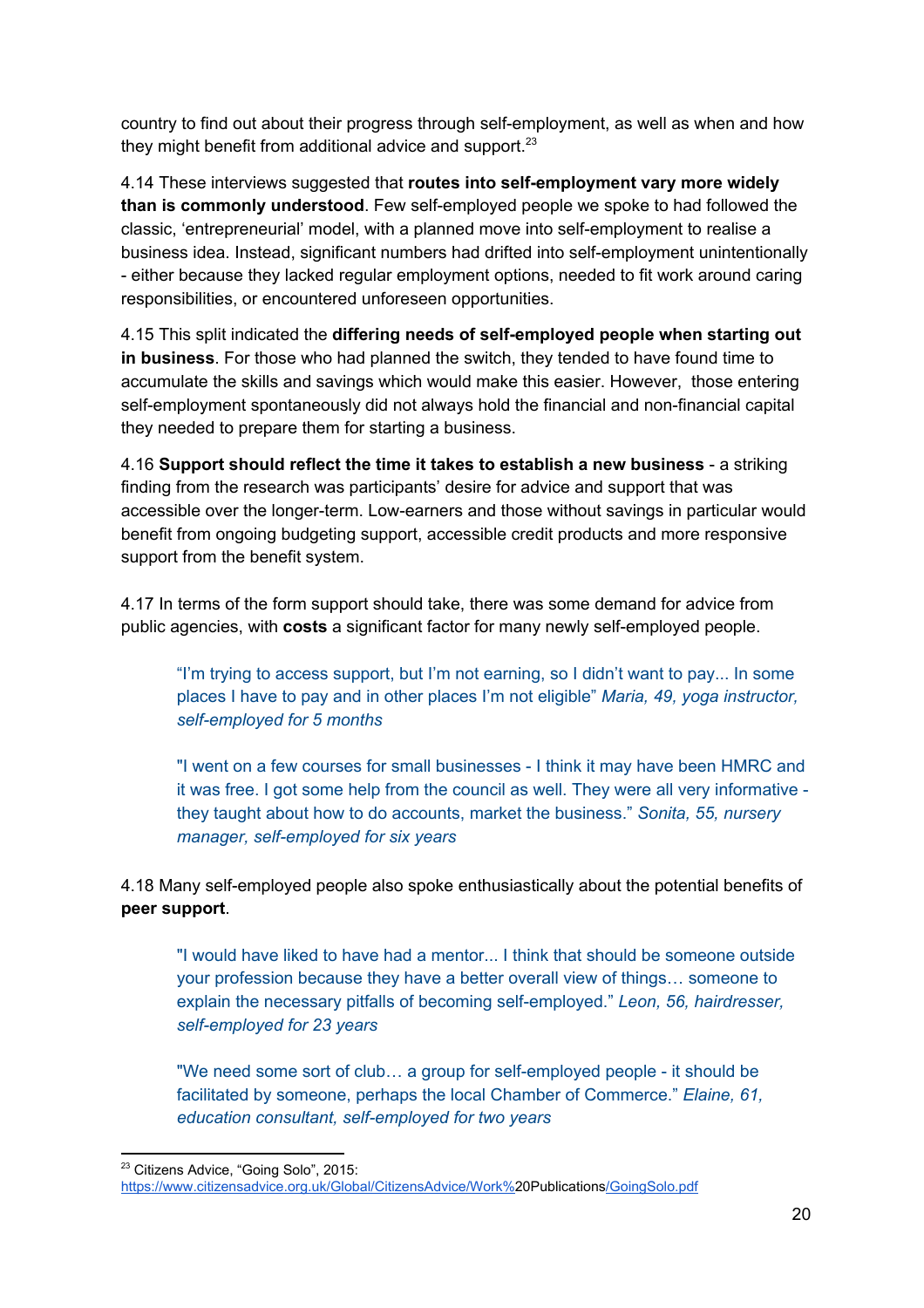4.19 There was some concern that **support currently on offer was too generic** and this made it less effective when the self-employed population was expanding and becoming more diverse. A few interviewees had received help via the Government's New Enterprise Allowance (NEA) scheme; while they appreciated the additional financial support, there was a general feeling that advisers lacked expertise and were not well-equipped to explain the process of becoming self-employed and the forms of support on offer.

"[On NEA] I should never have been signed off with my business plan... I knew nothing about market research and testing the market. Nothing like that was discussed [with my NEA adviser]... Knowing what I know now, because I've been on other workshops myself, my business plan wasn't ready at all." *Beverley, 53, artist/trainer, self-employed for 2 years*

"We got a few things from Federation of Small Businesses… but mostly they're not geared at the two person partnership that we are… I think they're mostly looking at something between 5 and 10 people as being small." *Grace, 50, media production, self-employed for 29 years*

"There needs to be an advice offer for people that helps them find the right way for them to be self-employed. They generally know what they want to do and can access generic information about what being self-employed involves but they need advice on how to make that fit their life." *Ella, 51, various businesses, self-employed for three years*

#### **Recommendations:**

Improved advice and support at start-up could benefit many self-employed people who currently want advice but are unable to find organisations suitable for them. It should focus on the varied demands and investments needed to set up a business - particularly for those entering without previous skills and experience. This should include:

- the practicalities of running a business;
- paying tax;
- invoicing;
- budgeting for a potentially volatile income month-to-month; and
- ensuring risk awareness, planning and sufficient contingency funds.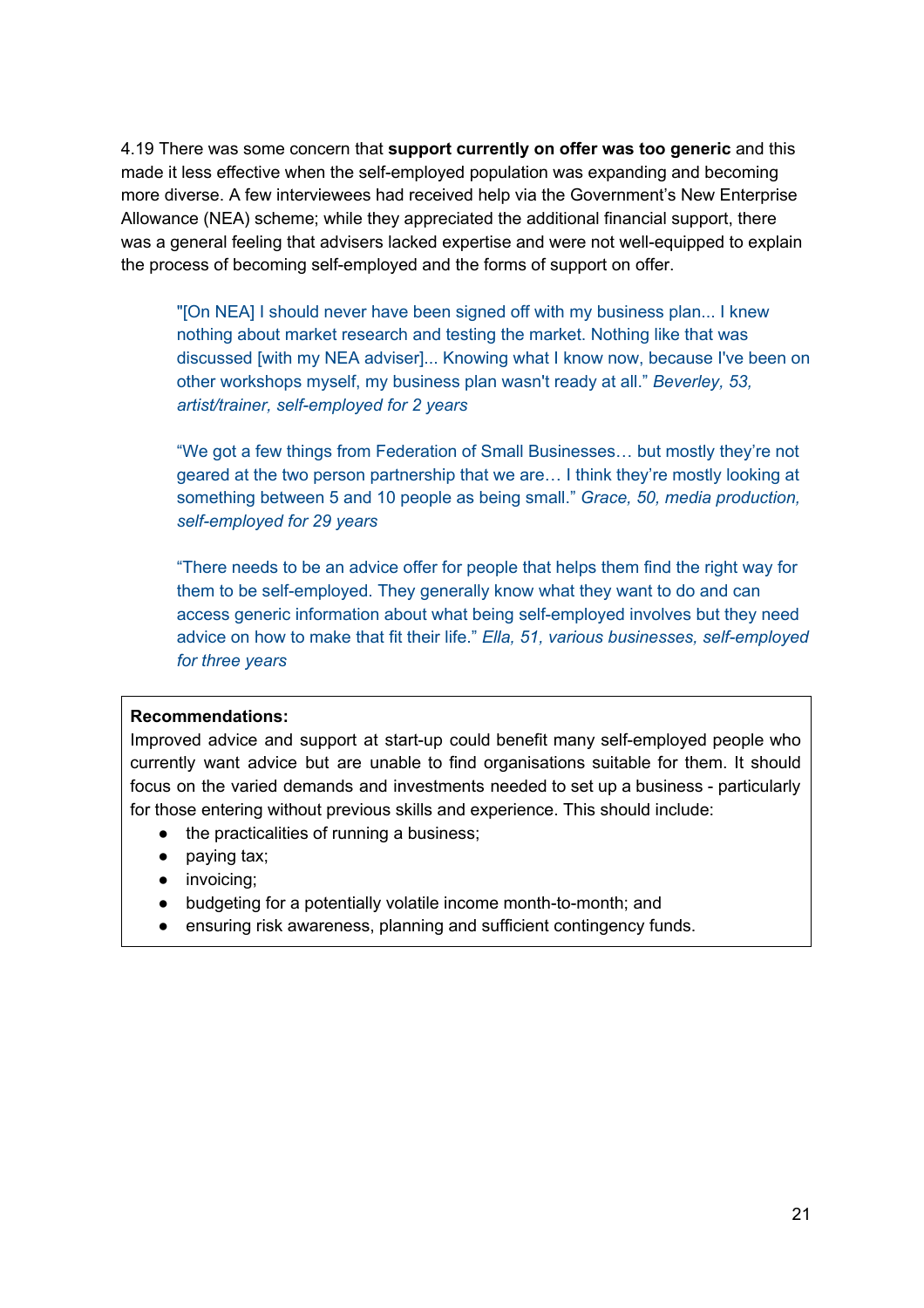# **5. Is there evidence that businesses are treating agency workers unfairly, compared with employees?**

5.1 There are currently over 800,000 agency workers in the UK. **The total number of agency workers has increased by 31% over the last 5 years**, with a particularly large increase (42%) in the number of workers who consider themselves permanent agency workers. In 2015-16, we've seen a 20% increase in visits to the agency worker advice pages on the Citizens Advice website.

# **Figure 4:**



#### *Number of Agency Workers*

**Source: Quarterly Labour Force Survey, England and Wales, Aged 16-64, 2011-2016, Q2. Note: ONS record 'self-employed paid through an agency', who are not covered by the AWR 2011.**

5.2 At Citizens Advice we provide help and guidance to many agency workers. We are aware that most employers do not treat their agency workers unfairly. Yet we also see a minority where this is not the case; for instance, we have over 200 reports of bad practice regarding just 10 employment agencies. **Rogue agencies can undercut responsible businesses who meet their obligations to their workers**.

5.3 The three most common issues of unfair treatment for agency workers which Citizens Advice staff have reported to us in the past 18 months are:

- 1. Unlawful pay deductions
- 2. Failure to pay statutory sick pay
- 3. Unequal treatment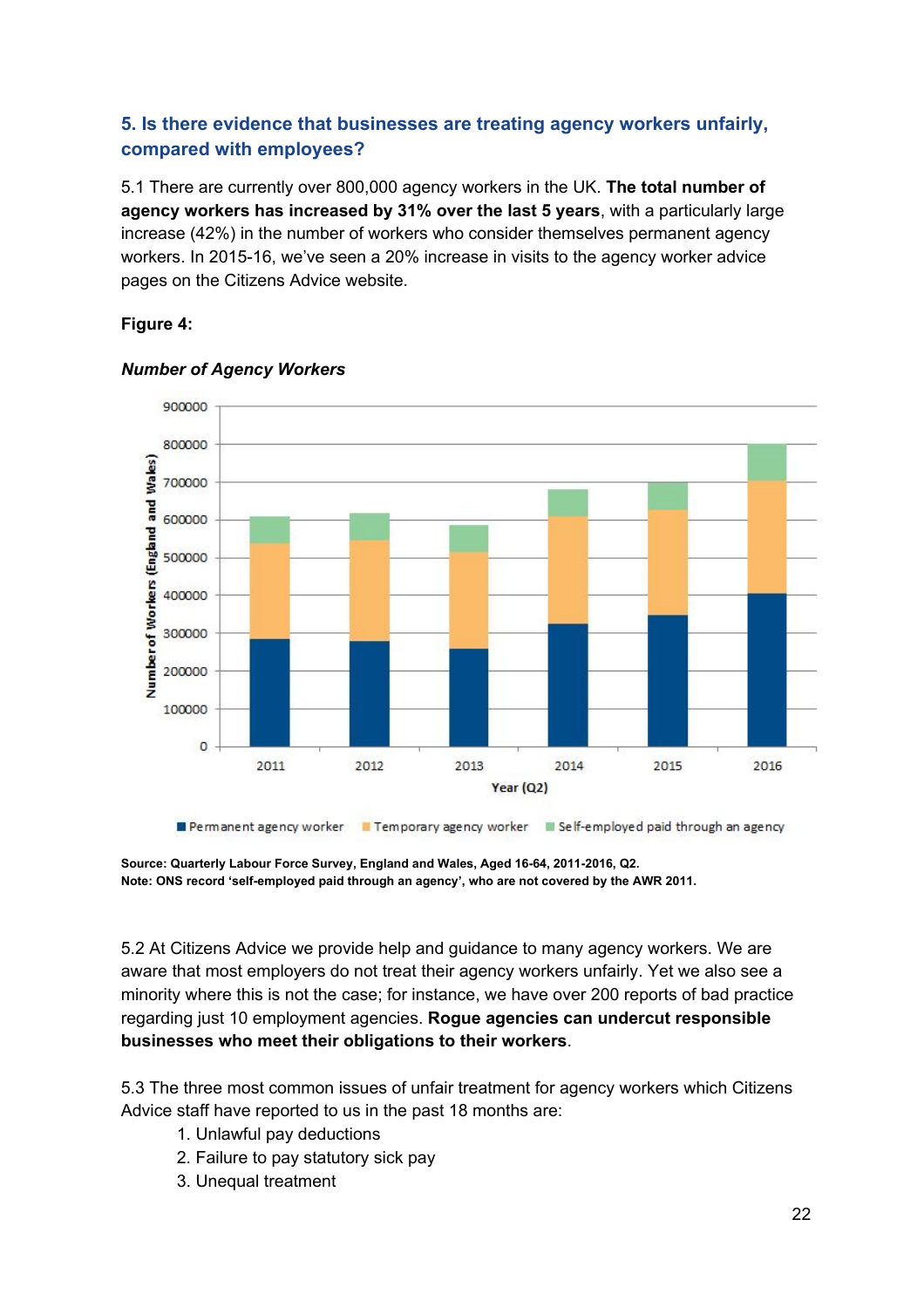# *1. Pay deductions:*

5.4 **Protections:** All employees and workers, including agency workers, are protected from unauthorised pay deductions to their salary. The only deductions allowed are tax, National Insurance (NI) or student loan deductions, or deductions authorised in a contract or consented to by the worker in writing before they are made.

5.5 **Unlawful deductions:** In theory, agency workers should not experience more unlawful pay deduction problems than other workers. However, we've found that some agencies can mislead agency workers about the deductions they will face and sometimes don't include them in the agency worker's contract. We've seen agency workers reporting deductions such as:

- £35 for not attending a work Christmas party;
- £500 in insurance costs for an accident that was not the agency driver's fault;
- £320 for property damages that were not explained;
- £900 withheld for absences when the agency worker had been at work;
- Agency fee deductions of up to 12% of salary.

# **Case study: Unfair deductions for agency workers**

Sarah came to Citizens Advice about deductions from her pay. She had a contract with an employment agency which sent her to work in various care homes. Her agency told her verbally that they would be responsible for deducting NI and tax from her wages. Her payslip contained deductions that she assumed were for these items, so she didn't think anything further of it at the time.

After some time Sarah became suspicious that her agency refused to put anything down in writing. She asked for employment documentation such as P60s but was refused. She called HMRC who did not have her on their records. Sarah realised she had paid hundreds of pounds in wage deductions fraudulently. However, by this point the agency had been passed to a holding company and was in liquidation. She ended up having to pay solicitor fees and making up her missing NI contributions out of her own pocket.

# *2. Failure to pay statutory sick pay*

5.6 **Protection:** Agency workers are entitled to statutory sick pay (SSP) if their earnings are higher than £112 per week and they are absent from work for four consecutive calendar days. If they have been working for an agency for at least 3 months, this entitlement should cover periods of sickness up to 28 weeks. If they have been there less than 3 months, they should get sick pay until the end of their period of incapacity for work, the end of the last assignment they had been working on or the end of a future contract, placement or assignment, where this has already been agreed.

5.7 **Unfair treatment:** While agency workers have clear rights to sick pay, our evidence suggests that this entitlement is often ignored - this is a particularly common issue for the agency workers we help at Citizens Advice. We've seen many instances of employment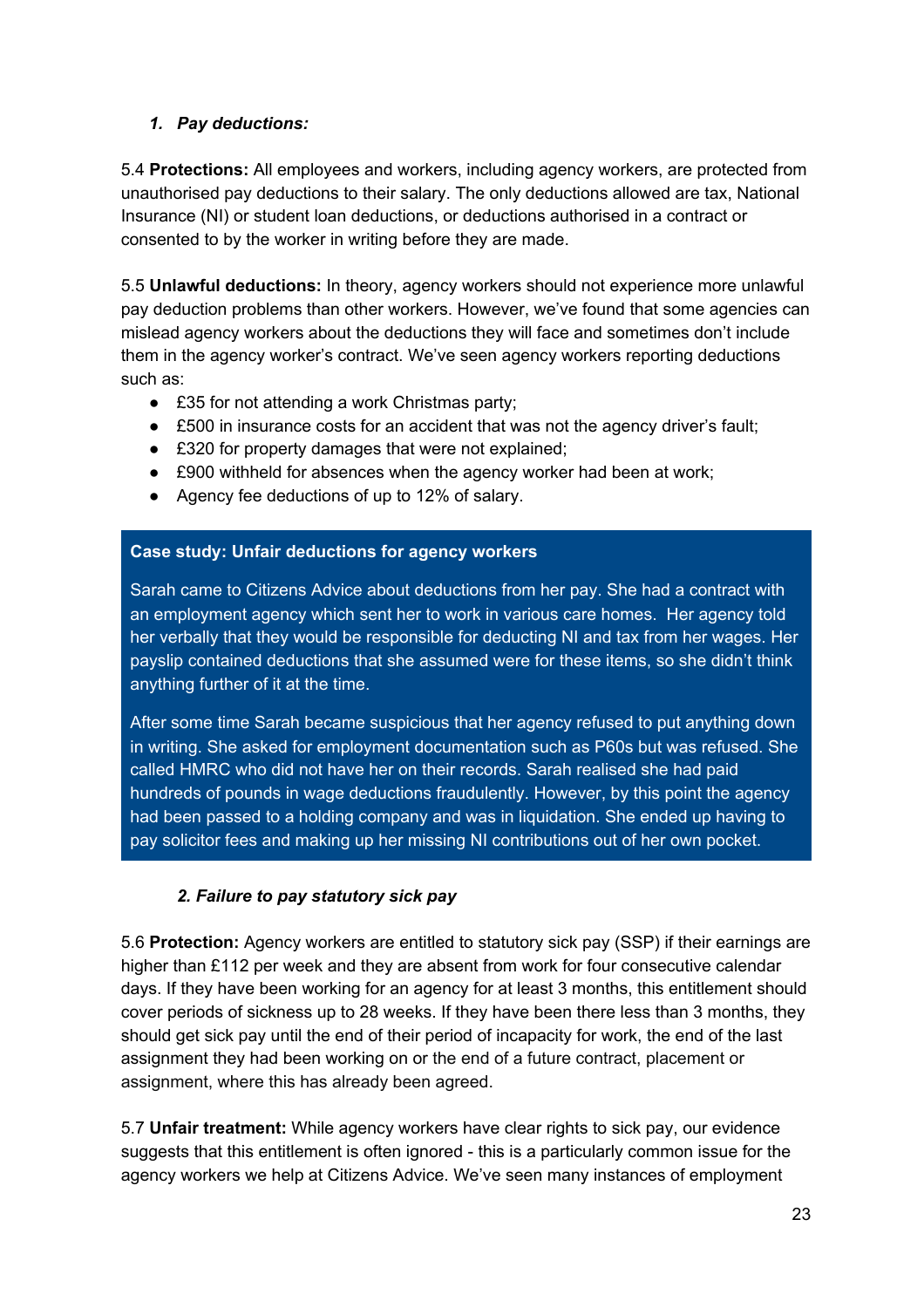agencies informing staff taken sick that assignments have suddenly come to an end and they should report to their local Jobcentre Plus. This is clearly a concern for government, as it involves employers attempting to shift the costs of SSP onto the state.

#### **Case study: Failure to offer statutory sick pay**

James was employed for 18 months as an agricultural agency worker, who fell under the regulation of the Gangmasters and Labour Abuse Authority (GLAA). He had frequently not received wages or wage slips on time and they often included incorrect deductions.

James injured his leg and was signed off sick by his doctor. His agency frequently visited his address and discussed his sickness with his neighbours. They refused to pay the statutory sick pay that he was entitled to.

Citizens Advice advised him to complain to the GLAA. However, James was too frightened to do this in case other agricultural agencies he might rely on for work in the future found out and it affected his chances of employment. This is a common problem for agency workers - Acas research found many are afraid of asserting rights, because they often depend on employment agencies. $24$ 

# *3. Unequal treatment*

5.8 **Protections:** Under the Agency Worker Regulations 2010, after 12 weeks of employment in the same job, agency workers should be offered the same pay and holiday as other workers.This protection is intended to ensure that the additional flexibility allowed by agency work does not undermine wider rights.

5.9 **Unfair treatment:** It can be difficult to enforce this protection. Employers often don't make clear to agency workers what terms they are entitled to, and unscrupulous employers may even mislead their workers about this. Agency workers can, in turn, be fearful about asking for better treatment, especially if they worry about not getting further work. Issues about unfair pay and grading are the most common agency worker issue that Citizens Advice staff report to us.

The rights of agency workers are an important component of ensuring that unscrupulous employers do not get an unfair competitive advantage by exploiting Britain's flexible labour market. Regulation and enforcement also hasn't always kept up with agency practice some agencies are finding ways to avoid their responsibilities and agency workers are often ill equipped to defend their rights.

<sup>&</sup>lt;sup>24</sup> Acas, "The impact of Agency Worker Regulations", 2015:

[http://www.acas.org.uk/media/pdf/p/s/Acas-Employment-Relations-Comment-Agency-Worker-Regulations-Marc](http://www.acas.org.uk/media/pdf/p/s/Acas-Employment-Relations-Comment-Agency-Worker-Regulations-March2015.pdf) [h2015.pdf](http://www.acas.org.uk/media/pdf/p/s/Acas-Employment-Relations-Comment-Agency-Worker-Regulations-March2015.pdf)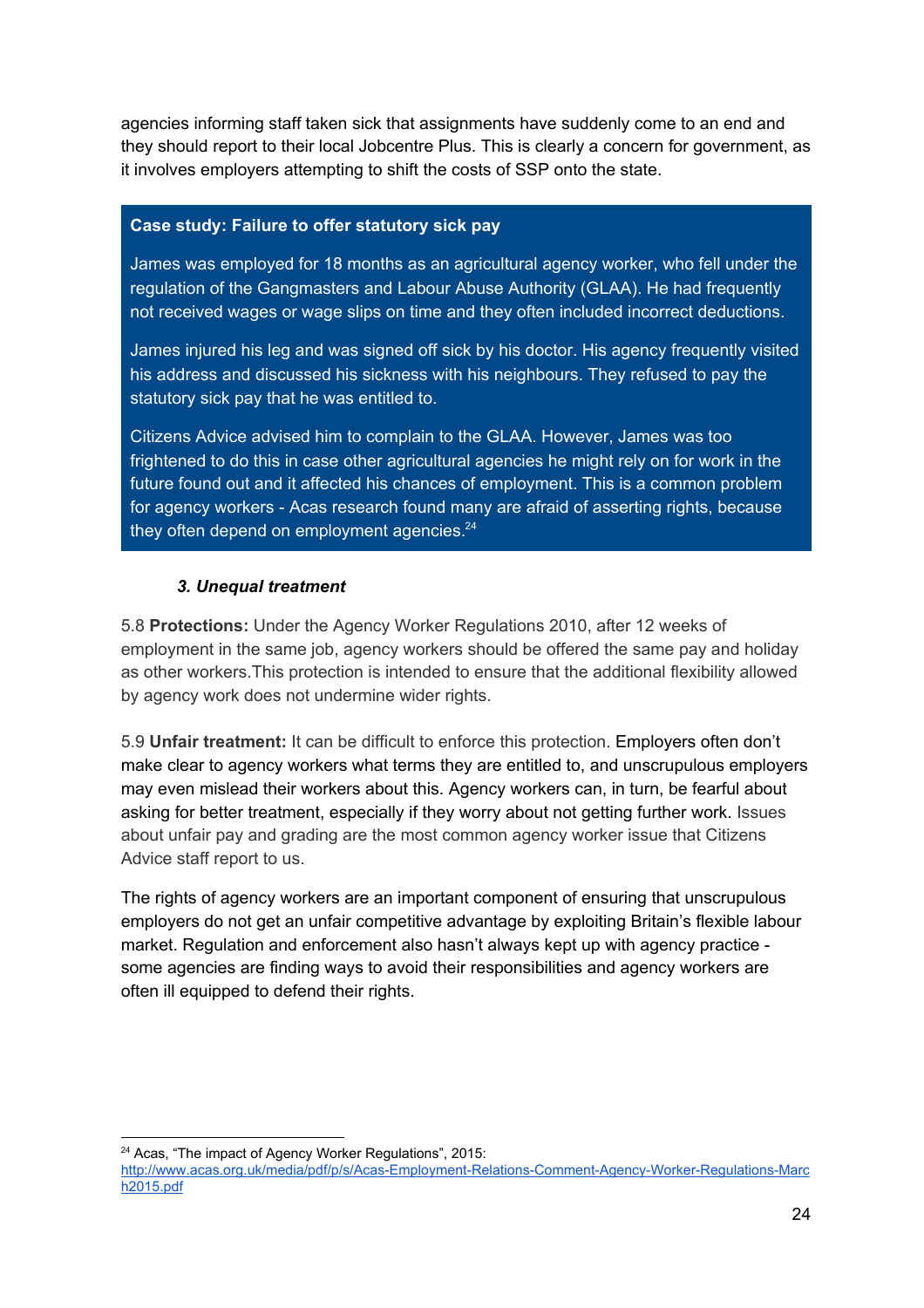#### **Case study: Unequal treatment on wages**

Jonathan was an agency worker who had worked for a single company for over a year. He was doing similar work to the permanent employees he worked alongside and believed he was essentially doing the same job. However, he knew they were being paid much more than he was.

He spoke to his agency about the problem, but they told him that he was in fact not the same grade as everyone else. There was no transparency over how the grading system was set and it was difficult for Jonathan to prove he was doing the same work as his colleagues.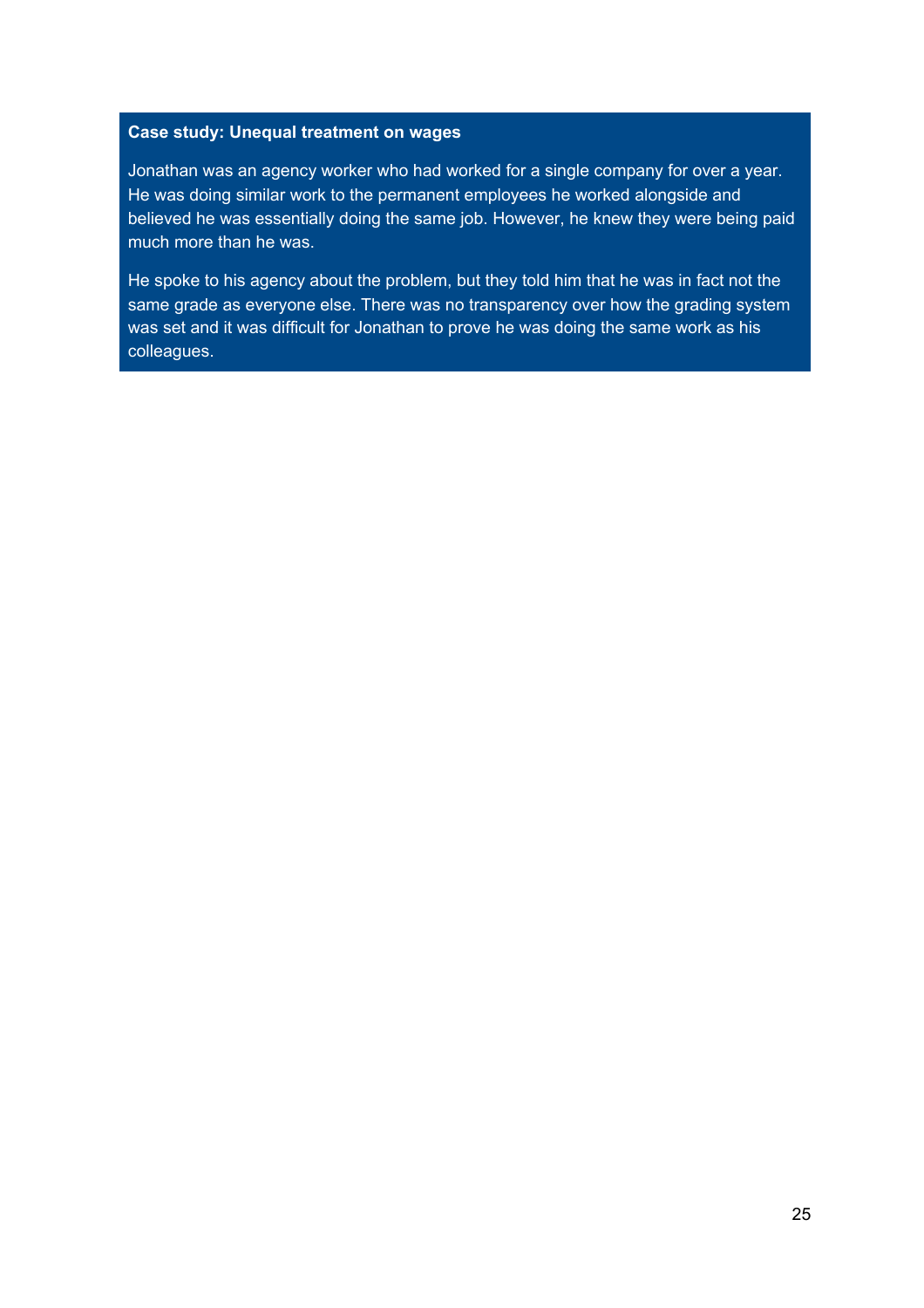# **6. Should there be steps taken to constrain the use by businesses of agency workers?**

6.1 The large majority of employers use agencies responsibly and treat their agency staff fairly, but poor practice continues to exist, as set out in Question 5. Rogue agencies are not only bad for their staff but also for the responsible businesses that they undercut.

6.2 Nevertheless, a more diverse, service-sector dominated and mobile labour market means the demand for the flexibility offered by agency workers is likely to continue. **Rather than seeking to simply constrain businesses' use of agency staff, we believe a number of steps could be taken to improve the rights of agency workers, identify inappropriate use of insecure employment, and encourage good practice on the part of employers seeking to hire from agencies.** We set these measures out in more detail below.

# **1) Improving the rights of agency workers**

# *More coherent enforcement: a Fair Work Authority*

6.3 Responsibility for upholding agency workers' and other labour rights is currently spread across many different organisations, with different powers and priorities. These include the Employment Tribunal Service, Gangmasters and Labour Abuse Authority (GLAA), the Employment Agency Standards Inspectorate (EASI) and HMRC. Others, such as The Pensions Regulator, Health and Safety Executive, National Crime Authority and local authorities also have enforcement roles.

6.4 Despite the proliferation of these bodies, the resources for enforcement at their disposal are often tight. In 2013-14, the Employment Agency Standards Inspectorate (EASI) had a budget of £585,410, to protect over 800,000 agency workers from unscrupulous employment practices.<sup>25</sup> Currently, 18 people have partial or total bans from running employment agencies<sup>26</sup> - our research suggests that, with more investment, there might be wider scope for enforcement.

6.5 Many unscrupulous employers who violate agency workers' rights also ignore national minimum wage, health and safety regulations or holiday pay. The last government recognised this when it announced the creation of a new Director of Labour Market Enforcement role to oversee some of these organisations.<sup>27</sup>

6.6 The government should now consider combining the specific expertise of current labour market enforcement functions into one well-resourced body. A new dedicated organisation

<sup>25</sup> FOI Release, 2014:

[https://www.gov.uk/government/uploads/system/uploads/attachment\\_data/file/343304/bis-foi-2014-14968-empl](https://www.gov.uk/government/uploads/system/uploads/attachment_data/file/343304/bis-foi-2014-14968-employment-agency-standards-inspectorate-funding.pdf) [oyment-agency-standards-inspectorate-funding.pdf](https://www.gov.uk/government/uploads/system/uploads/attachment_data/file/343304/bis-foi-2014-14968-employment-agency-standards-inspectorate-funding.pdf)

<sup>&</sup>lt;sup>26</sup> Department for Business, Innovation and Skills, "Employment Agency Standards Inspectorate's (EAS) people prohibited from running an employment agency or business", 2016:

[https://www.gov.uk/government/uploads/system/uploads/attachment\\_data/file/492104/BIS-16-29-employment-a](https://www.gov.uk/government/uploads/system/uploads/attachment_data/file/492104/BIS-16-29-employment-agency-standards-inspectorate_s-EAS-people-prohibited-from-running-an-employment-agency-or-business.pdf) [gency-standards-inspectorate\\_s-EAS-people-prohibited-from-running-an-employment-agency-or-business.pdf](https://www.gov.uk/government/uploads/system/uploads/attachment_data/file/492104/BIS-16-29-employment-agency-standards-inspectorate_s-EAS-people-prohibited-from-running-an-employment-agency-or-business.pdf)

 $^{27}$  Department for Business, Innovation and Skills and the Home Office, "Tackling Exploitation in the Labour Market: Government Response", 2016:

[https://www.gov.uk/government/uploads/system/uploads/attachment\\_data/file/491260/BIS-16-11-government-re](https://www.gov.uk/government/uploads/system/uploads/attachment_data/file/491260/BIS-16-11-government-response-to-tackling-exploitation-in-the-labour-market.pdf) [sponse-to-tackling-exploitation-in-the-labour-market.pdf](https://www.gov.uk/government/uploads/system/uploads/attachment_data/file/491260/BIS-16-11-government-response-to-tackling-exploitation-in-the-labour-market.pdf)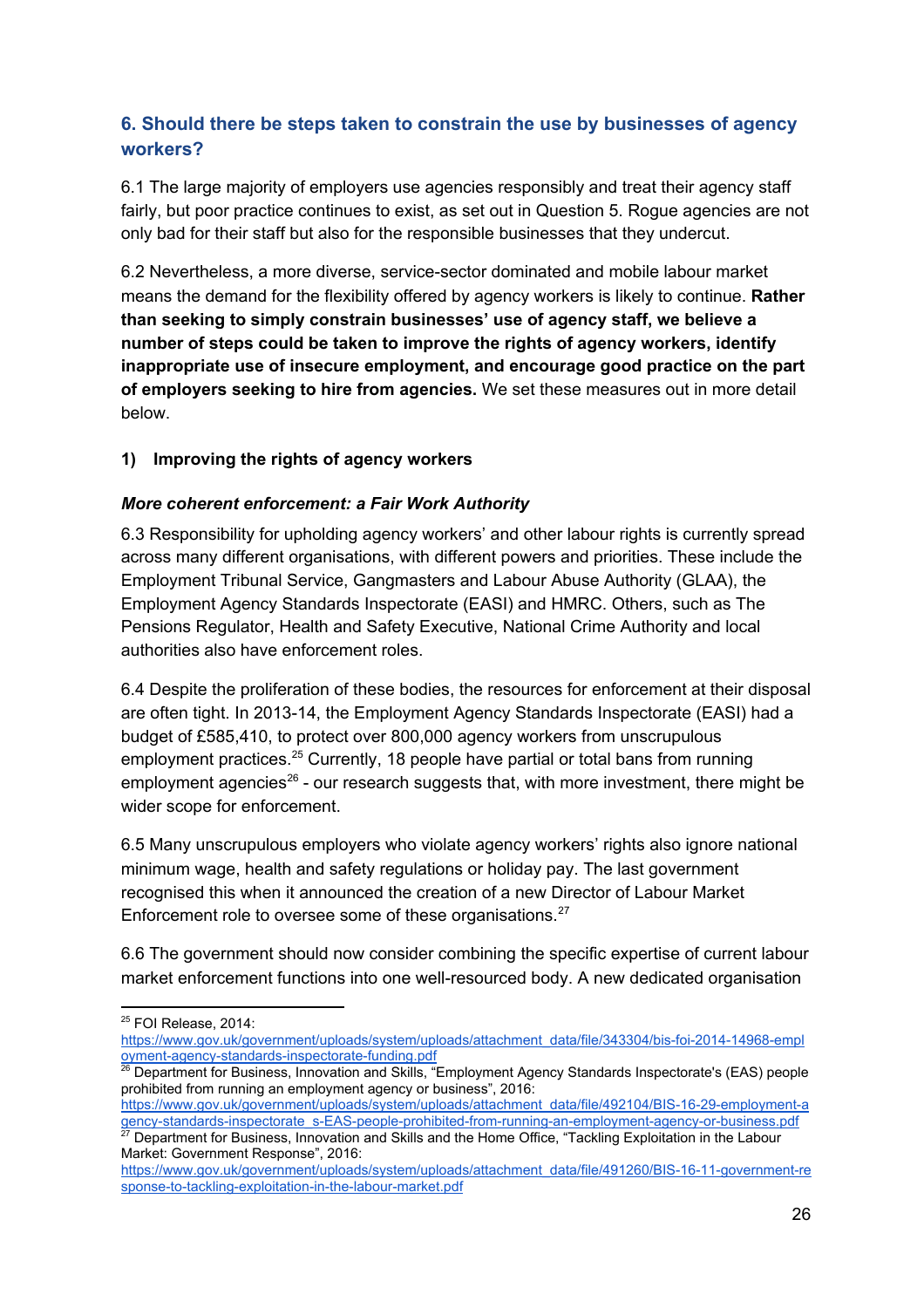- which could be called the Fair Work Authority - would have clear overall objectives and a comprehensive set of combined powers. It would serve a pro-active as well as reactive function, monitoring the trends in labour market organisation and their likely impact on rights in future, as well as working to uphold existing rights.

6.7 The creation of a Fair Work Authority would require careful thought to ensure both that existing enforcement expertise is properly harnessed and that other functions held by the enforcement organisations are not hindered. But this is a prize worth pursuing. A Fair Work Authority would be able to identify and target potential rogue employers proactively and use government money more efficiently. And it would, for the first time, give workers one clear place to check their rights and report problems.

# *Better access to employment tribunals*

6.8 The government should also make it easier for workers to take action against unlawful treatment from their employer. Employment tribunal fees now range from £390 to £1,200. Our previous research found that more than four in five people with a problem at work are put off by the level of current employment tribunal fees.<sup>28</sup> By reducing the fees payable for individuals to seek remedy via an employment tribunal, the government could deter bad agencies from undermining agency workers' rights as well as making the system more accessible.

# **2) Identifying inappropriate use of insecure employment and encouraging good practice**

# **Transparency on workforce makeup**

6.9 To help understand how the economy is being reshaped by more flexible working arrangements and identify where we should be on the lookout for potential poor practice, the government should require employers to publish more information about the contractual makeup of their workforce. This should include the proportion of the workforce who are:

- Agency staff
- Self-employed
- On particular types of flexible contract, such as zero-hour contracts.

6.10 This could follow a similar model of the Equality Act 2010 (Gender Pay Gap Information) Regulations (2017), requiring employers to publish the data above on an annual basis.<sup>29</sup> Not only would this data help in terms of investigation and enforcement, it would also stimulate good practice within business and ensure that the senior levels of companies are aware of, and make proactive decisions about, the types of jobs that they offer.

<sup>28</sup> Citizens Advice, "Fairer Fees", 2015: [https://www.citizensadvice.org.uk/about-us/policy/policy-research-topics/work-policy-research-surveys-and-cons](https://www.citizensadvice.org.uk/about-us/policy/policy-research-topics/work-policy-research-surveys-and-consultation-responses/work-policy-research/fairer-fees/) [ultation-responses/work-policy-research/fairer-fees/](https://www.citizensadvice.org.uk/about-us/policy/policy-research-topics/work-policy-research-surveys-and-consultation-responses/work-policy-research/fairer-fees/)

 $29$  The Equality Act 2010 (Gender Pay Gap Information) Regulations 2017: <http://www.legislation.gov.uk/ukdsi/2017/9780111152010>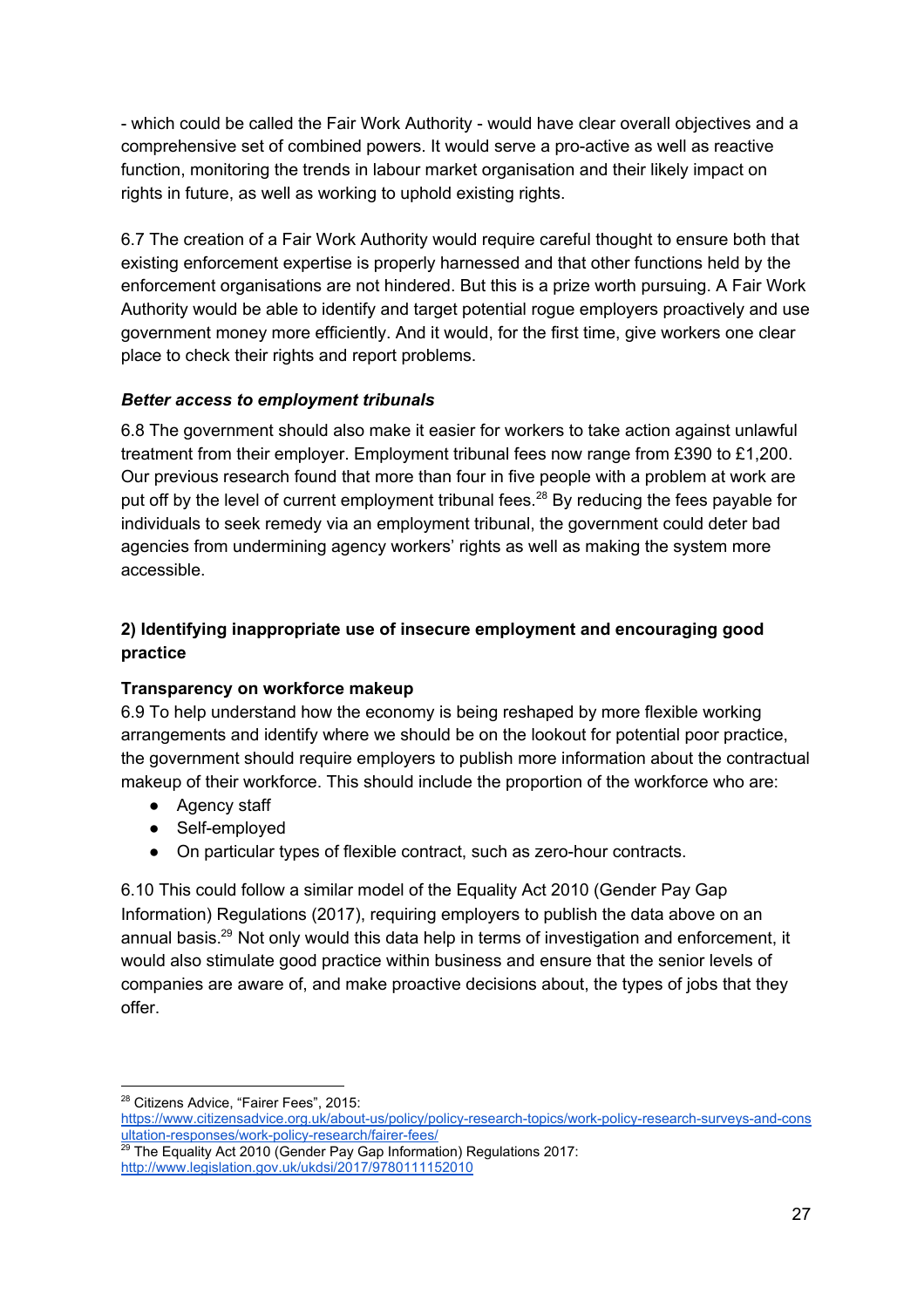# **3) Due diligence when choosing an agency**

6.11 Employers currently have some legal responsibilities towards agency workers. If agency workers face discrimination in the workplace, for example, then it is the employer who's liable - not the employment agency. But employers don't have any responsibility if the employment agency they appoint fails to meet its legal obligations to its agency workers. This can create perverse incentives: rogue employers might accept cut-price quotes from agencies who are cutting corners when it comes to workers' rights, turning a blind eye to those violations.

6.12 At minimum, legislation should ensure employers undertake due diligence to make sure the employment agencies they appoint are legitimate, responsible businesses. This could include, for example, making sure that agencies they appoint have:

- policies that comply with the Agency Worker Regulations
- fair and proportionate deductions policies
- adequate policies for meeting their sick pay obligations.

#### **Recommendations:**

- **Improved enforcement of rights through a Fair Work Authority**: A new dedicated organisation - which could be called the Fair Work Authority - should serve as a single body for enforcing workplace rights. It would have clear overall objectives and a comprehensive set of combined powers. It would serve a pro-active as well as reactive function, monitoring the trends in labour market organisation and their likely impact on rights in future, as well as working to uphold existing rights.
- **Greater transparency on workforce makeup:** to encourage proactive decisions on job type and provide more information for investigation and enforcement.
- **Due diligence requirements for employers when hiring agency workers**: employers should undertake due diligence to ensure that agencies they use are legitimate and responsible businesses.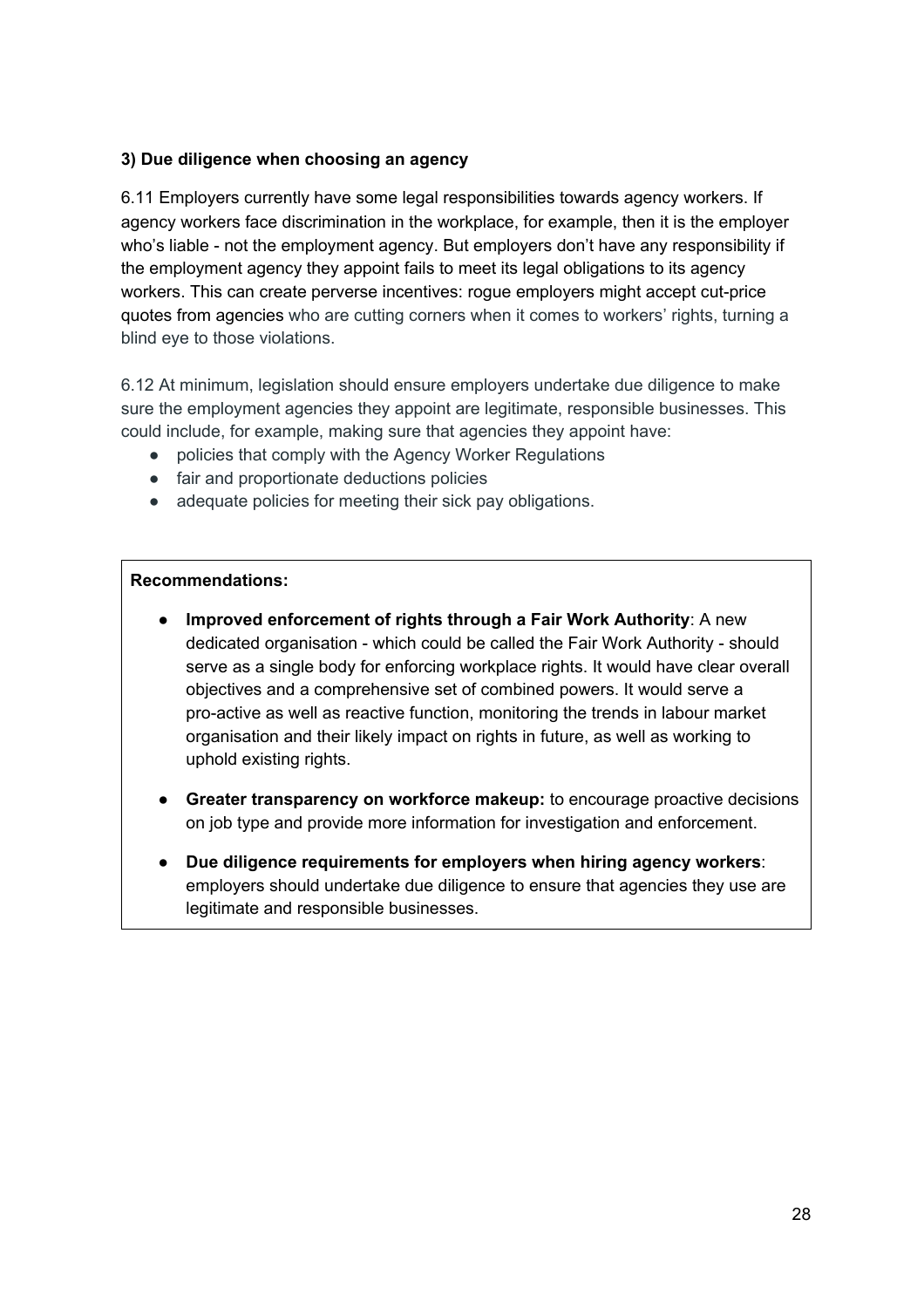**7. What are the issues surrounding terms and conditions of employees, including the use of zero-hour contracts, definitions of flexible contracts, the role of the Low Pay Commission, and minimum wage enforcement?**

# **Zero-hour and flexible contracts**

7.1 Recent analysis from Citizens Advice revealed that there are around 4.5m people in some form of insecure work in England and Wales. $30$  Some staff in these forms of employment - including agency workers, casual or temporary staff, and those on zero hour contracts - are classed as, at least, workers. This means that they are entitled to basic rights such as holiday pay, sick pay and national minimum wage. However, **our research suggests that there is a lot of confusion around status and rights for those on non-standard contracts, amongst both workers and employers**.

7.2 Citizens Advice carried out in-depth interviews with 47 people on non-standard contracts. $31$  Although all would be classed as employees or workers, we found a **significant degree of confusion about what the flexible nature of their work meant for their rights and entitlements**. One of the most common was the assumption that they were only entitled to be paid for the time they were actually at work - time off for whatever reason would not be paid. This was particularly the case amongst those who worked a small number of hours.

"I don't get paid holidays and I haven't been sick enough over the last 4 years to take time off - but I assume I wouldn't get paid for that either."

7.3 Some types of job make it harder to understand what your employment rights are. Paid holiday entitlements vary from job to job, but most workers are entitled to at least statutory holiday leave and pay. Yet half of people on zero hours contracts report that they have no holiday entitlement, as do around two fifths of those on temporary contracts.<sup>32</sup> The link **between types of contract and understanding of entitlements is important, as it is precisely those jobs where entitlements are unclear that are growing.** T he number of people on zero hours contracts rose by 150,000 in the last year, and now stands at 900,000. While numbers have fallen recently, there are still 200,000 more temps and agency workers than 5 years ago. $^{33}$ 

7.4 Even for those aware of their entitlements, many described **a non-standard contract as creating a sense of precariousness, with a corresponding fear that asking for anything could put their job at risk in a competitive labour market.**

<sup>31</sup> Citizens Advice, "Out of Hours", 2015:

 $30$  Analysis of ONS Labour Force Survey (2015). We define a worker as insecure if any of the following apply: zero hours contract; temporary contract; agency work; work more than 8 hours paid overtime per week; work variable shift patterns. The figure excludes students.

<https://www.citizensadvice.org.uk/Global/CitizensAdvice/Work%20Publications/Outofhours.pdf> <sup>32</sup> Source: Labour Force Survey, Q2 2016

<sup>&</sup>lt;sup>33</sup> Source: Labour Force Survey, Q2 2016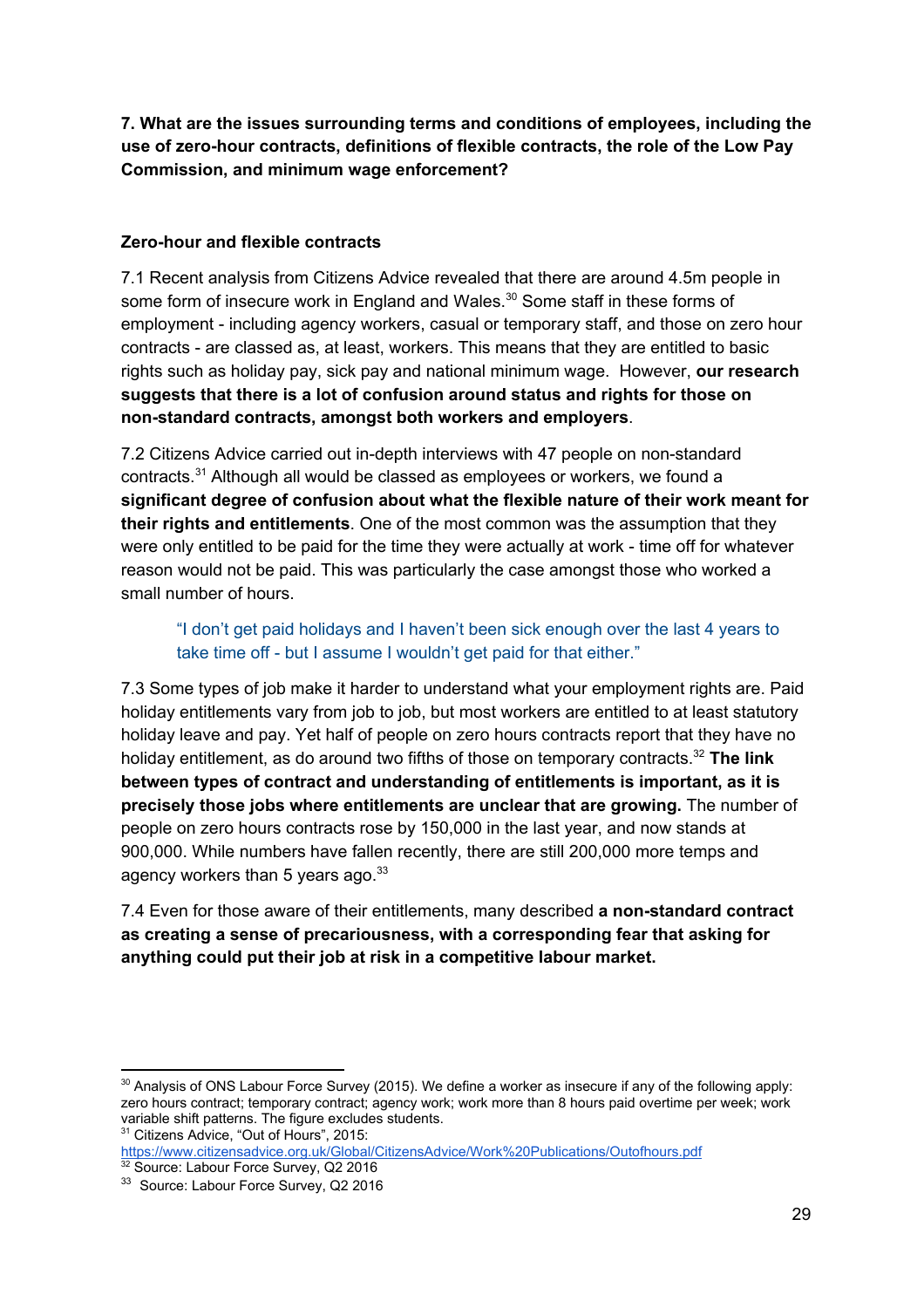"I'm not sure if I signed anything to be honest. But because I'm on a fixed term contract, I get paid for what I do. It was clear when I started that this was the assumption. I wouldn't rock the boat until I've got a permanent job."

"I feel like I'm self employed and my employer would say 'no chance' if I asked for sick pay. There are plenty of taxi drivers who would like my job."

"I'm worried about taking a holiday because I think they'll just replace me if I'm away."

7.5 **Our research showed that the views of employers on these issues varied**. Some of our interviewees expressed concern that their employers - or the line managers who were responsible day-to-day - simply did not understand the rights and entitlements of those on non-standard contracts. In other cases, there was clearer evidence of unscrupulous employers deliberately exploiting non-standard contracts to avoid guaranteeing basic rights.

#### **Case study: Interviewee's experience of restricted access to entitlements**

Angela is a home care assistant on a zero hours contract. She was aware she should be entitled to maternity pay and when she asked, her line manager said he would look into it.

However, since then, she had been getting fewer hours each week. She was concerned this was because her employer wanted to offer less maternity pay were she to take it. This had resulted in financial hardship and increased her reliance on tax credits.

7.6 It is important to stress that not all of those interviewed had experienced these issues; there were cases of employers who had been clear with their staff about entitlements and used non-standard contracts in an appropriate and proportionate manner. However, a combination of lack of knowledge, insecure contracts and some cases of poor practice and exploitation had left many interviewees with a sense they were unable to rely on the basic rights and securities to which they were entitled.

# **The role of the Low Pay Commission and minimum wage enforcement**

7.7 **Citizens Advice supported over 60,000 people who experienced issues with their pay and entitlements at work over the last year - accounting for over a quarter of all our employment advice.** We helped 14,000 people with problems directly related to their pay or payslip and we had over 200,000 views of our online advice for those experiencing difficulties getting paid. We also regularly help individuals who have concerns that their pay is less than the National Minimum or National Living Wage; we helped 3,000 people in this area directly last year, with 90,000 hits to these advice pages on our website.

7.8 We welcome the government's recent announcement that additional resources are being given to HMRC national minimum wage enforcement. This investment and the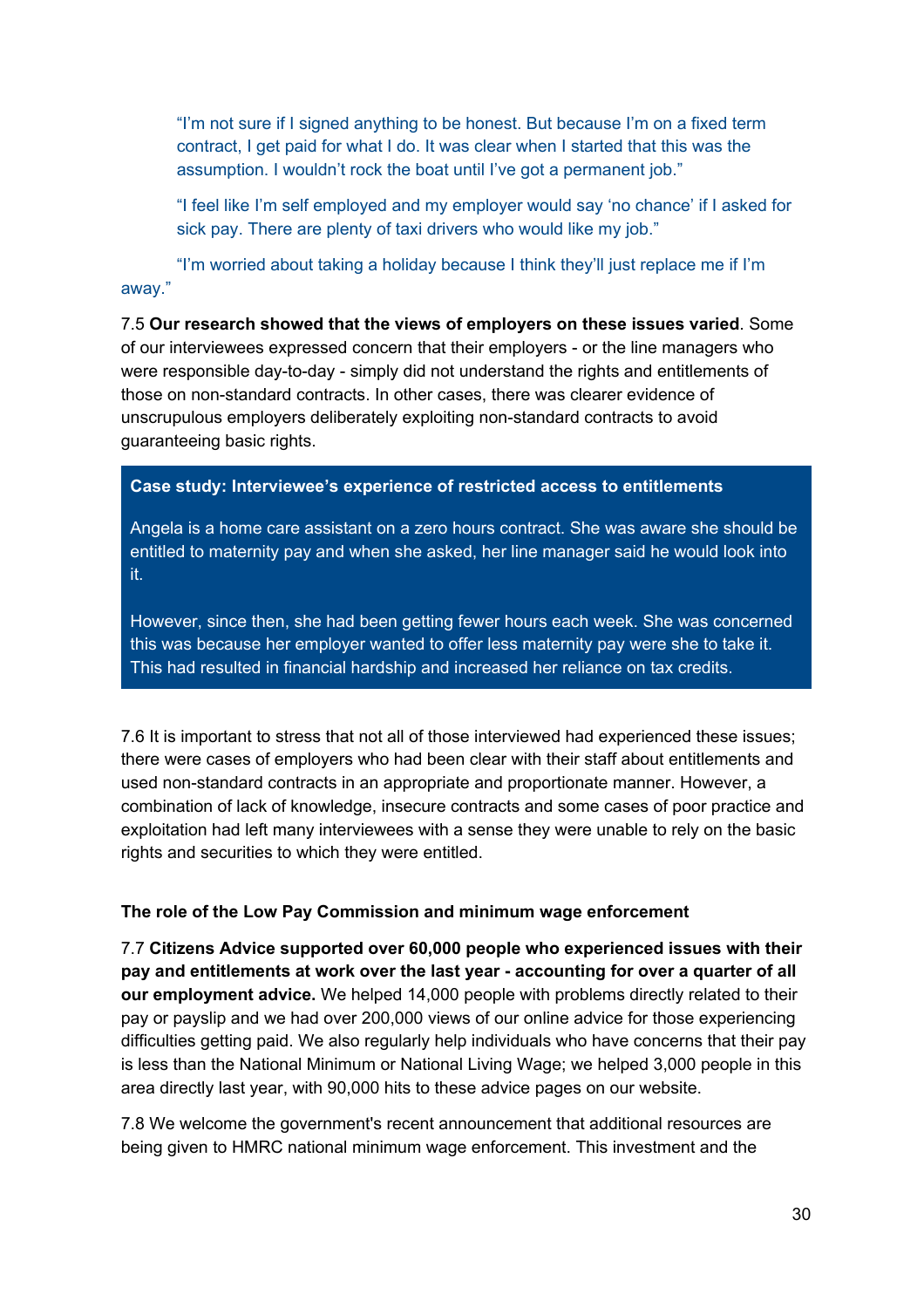creation of a Director of Labour Market Enforcement provide solid foundations. However there is more to be done to fully tackle challenges with labour market enforcement.

7.9 First, **enforcement has long been poorly resourced**. Even with the recent announcement of increases in funding, the HMRC team responsible for enforcing National Living Wage received just £13.2 million of funding in 2015/16.<sup>34</sup> So it had just 269 staff to protect the wages of over 30 million people in work. Yet the National Audit Office also estimates that there were around 209,000 jobs paying less than the legal minimum in 2015, with particular issues in certain sectors; it has been suggested more than one in ten workers in the care sector are being paid less than the minimum wage. $35$  This suggests the scale of the challenge remains significant, even with additional resource.

7.10 Second, as discussed in Question 3 and 6 above, we believe **current enforcement channels could be streamlined and made more accessible** via the creation of a single Fair Work Authority and significant reductions to the fees payable to seek remedy via an employment tribunal.

#### **Interviewee's experience: Challenges faced by good employers**

Mark runs a nursery in the south of England. He has 38 members of staff, all of whom are paid the "Living Wage" (i.e. the voluntary rate above the National Living Wage). He provides as many benefits for his employees as he can, but this is making it more expensive for him to run his business. Mark explained he is very keen to "make sure we don't slip behind the legislation out of negligence and ignorance".

Mark's nursery has been losing customers, as his rates are necessarily higher than other local providers. He believes this is because they are not always providing the correct employee benefits, such as occupational pensions and sick pay. He worries that he will either need to cut his employees' benefits or risk losing his business if his customers continue to use other, less scrupulous providers.

#### **Recommendations:**

- **● Improved access to information on rights and entitlements and enforcement options if necessary.** As discussed throughout this submission, we feel the current arrangements around enforcement could be improved through a reduction in employment tribunal fees and the streamlining of current enforcement agencies into a single Fair Work Authority.
- **● Increased awareness-raising on employment rights, amongst both employers and the wider public.** While the National Minimum Wage is now a

<sup>34</sup> National Audit Office, "Ensuring Employers Comply with National Minimum Wage Regulations", 2016: [https://www.nao.org.uk/wp-content/uploads/2016/05/Ensuring-employers-comply-with-National-Minimum-Wage](https://www.nao.org.uk/wp-content/uploads/2016/05/Ensuring-employers-comply-with-National-Minimum-Wage-regulations-Summary.pdf)[regulations-Summary.pdf](https://www.nao.org.uk/wp-content/uploads/2016/05/Ensuring-employers-comply-with-National-Minimum-Wage-regulations-Summary.pdf)

 $35$  Ibid., p.4.